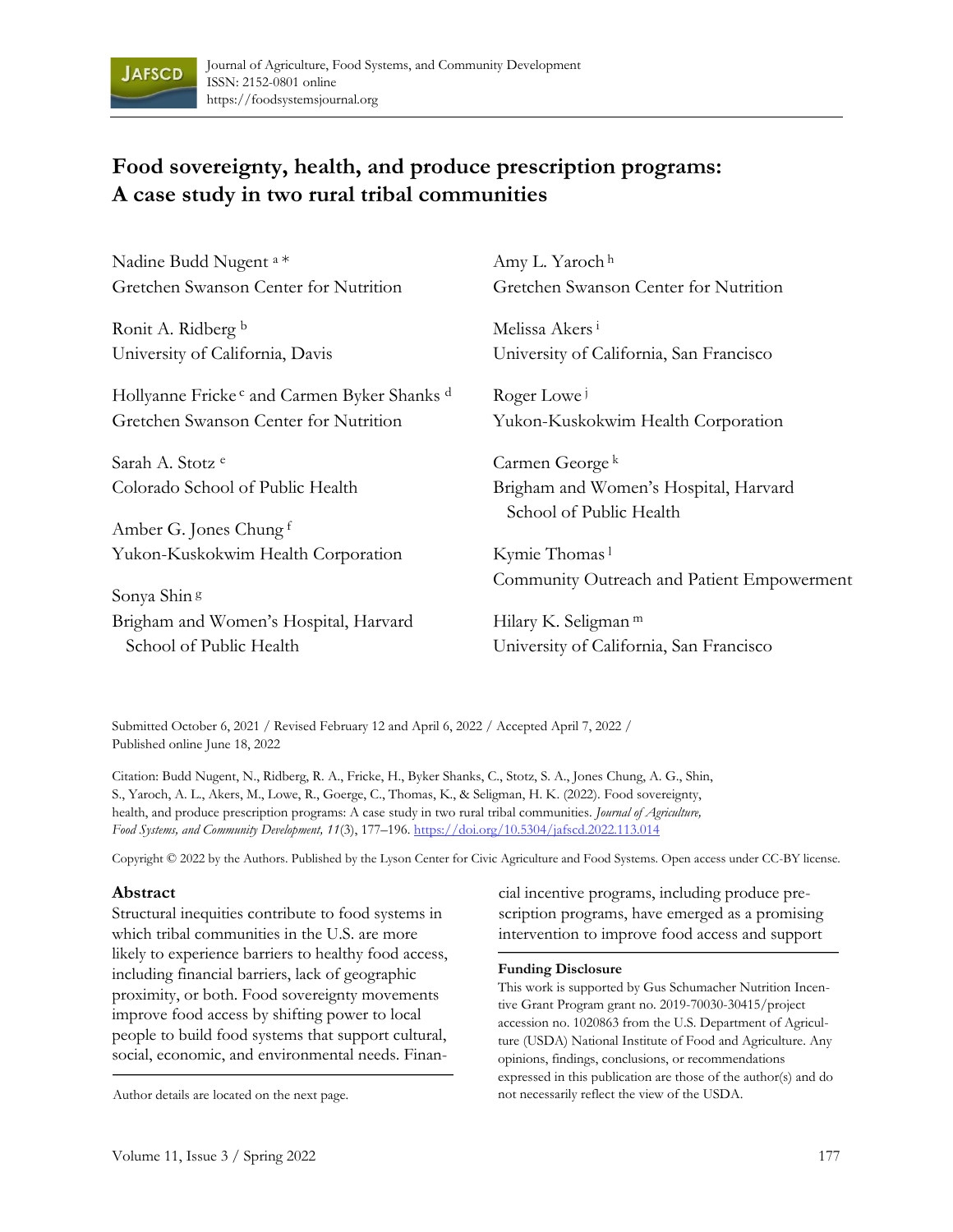food sovereignty. This case study describes the implementation of two federally funded produce prescription programs (Produce Prescription Projects or PPR) under the U.S. Department of Agriculture (USDA) Gus Schumacher Nutrition Incentive Program (GusNIP) in two rural tribal communities: the Yukon Kuskokwim Delta region in Alaska, and the Navajo Nation, which spans parts of New Mexico, Arizona, and Utah. We illustrate how PPR can be tailored to accommodate local and diverse cultures, strengthen community power, and be uniquely suited for the challenges of increasing access to nutritious food in rural tribal communities. We also highlight recommendations and future areas of research that may be useful for other rural tribal communities implementing PPR.

#### **Keywords**

Food Sovereignty, Food Security, Food Access, Nutrition Assistance, Produce Prescription, Case Study, GusNIP, American Indian/Alaska Native, Financial Incentives, Fruits and Vegetables

#### **Introduction**

From 2001 to 2021, in each year at least 10% of U.S. households experienced food insecurity (USDA, 2021). Food insecurity occurs when households do not have or cannot acquire enough

<sup>a</sup>\* *Corresponding author:* Nadine Budd Nugent, PhD, Research Scientist, Gretchen Swanson Center for Nutrition; 8401 West Dodge Road; Omaha, NE 68114 USA; +1-410-991-0767; [dnugent@centerfornutrition.org](mailto:dnugent@centerfornutrition.org)

<sup>b</sup> Ronit A. Ridberg, PhD, MS, Manager, Precision Nutrition Program, University of California, Davis; [raridberg@ucdavis.edu](mailto:raridberg@ucdavis.edu)

<sup>c</sup>Hollyanne Fricke, MPH, Associate Scientist, Gretchen Swanson Center for Nutrition[; hfricke@centerfornutrition.org](mailto:hfricke@centerfornutrition.org)

<sup>d</sup> Carmen Byker Shanks, PhD, RDN, Principal Research Scientist, Gretchen Swanson Center for Nutrition; [cbshanks@centerfornutrition.org](mailto:cbshanks@centerfornutrition.org)

e Sarah A. Stotz, PhD, MS, RDN, CDE, University of Colorado Anschutz Medical Campus, Centers for American Indian and Alaska Native Health, Colorado School of Public Health[; sarah.stotz@cuanschutz.edu](mailto:sarah.stotz@cuanschutz.edu)

<sup>f</sup>Amber G. Jones Chung, Diabetes Outreach Coordinator, Diabetes Department, Yukon-Kuskokwim Health Corporation[; amber\\_chung@ykhc.org](mailto:amber_chung@ykhc.org)

food to meet their needs due to insufficient money or other resources for obtaining food (Berkowitz et al., 2018). Food insecurity rates are consistently higher for rural households, households with children, and households with low incomes (i.e., incomes below 185% of the federal poverty threshold) (Coleman-Jensen et al., 2021). Due to the COVID-19 pandemic, rates of food insecurity are estimated to have risen to nearly 42% for households with children and 30% for households without children (Schanzenbach & Pitts, 2020).

While the USDA reports on variations in food insecurity rates among different racial and ethnic groups, there is no regular federal reporting of food insecurity among American Indian or Alaska Native (AI/AN) populations (Jernigan, Wetherill et al., 2017). A study conducted in Oklahoma, New Mexico, and Montana determined that between 2000 and 2010, 25% of AI households remained consistently food insecure and were twice as likely to be food insecure than their white counterparts (Jernigan, Wetherill et al., 2017). Studies in specific AI communities have found even starker rates: for example, 40% of families surveyed (*N*=432) on the Pine Ridge Reservation in South Dakota and approximately 77% of those surveyed (*N*=276) on

g Sonya Shin, MD, MPH, Associate Professor of Medicine, Division of Global Health Equity, Brigham and Women's Hospital, Harvard School of Public Health; [sshin@bwh.harvard.edu](mailto:sshin@bwh.harvard.edu)

h Amy L. Yaroch, PhD, Executive Director, Gretchen Swanson Center for Nutrition; [ayaroch@centerfornutrition.org](mailto:ayaroch@centerfornutrition.org)

<sup>i</sup> Melissa Akers, MPH, CPH, Research Program Manager, University of California, San Francisco; [melissa.akers@ucsf.edu](mailto:melissa.akers@ucsf.edu)

j Roger Lowe, Data Specialist, Diabetes Department, Yukon-Kuskokwim Health Corporation[; Roger\\_Lowe@ykhc.org](mailto:Roger_Lowe@ykhc.org)

k Carmen George, MS, COPE Program Research & MEQ Manager, Division of Global Health Equity, Brigham and Women's Hospital, Harvard School of Public Health; [cvgeorge@bwh.harvard.edu](mailto:cvgeorge@bwh.harvard.edu)

<sup>1</sup> Kymie Thomas, FVRx Specialist, Community Outreach and Patient Empowerment[; kymie@copeprogram.org](mailto:kymie@copeprogram.org)

<sup>m</sup>Hilary K. Seligman, MD, MAS, Professor of Medicine, University of California, San Francisco; [hilary.seligman@ucsf.edu](mailto:hilary.seligman@ucsf.edu)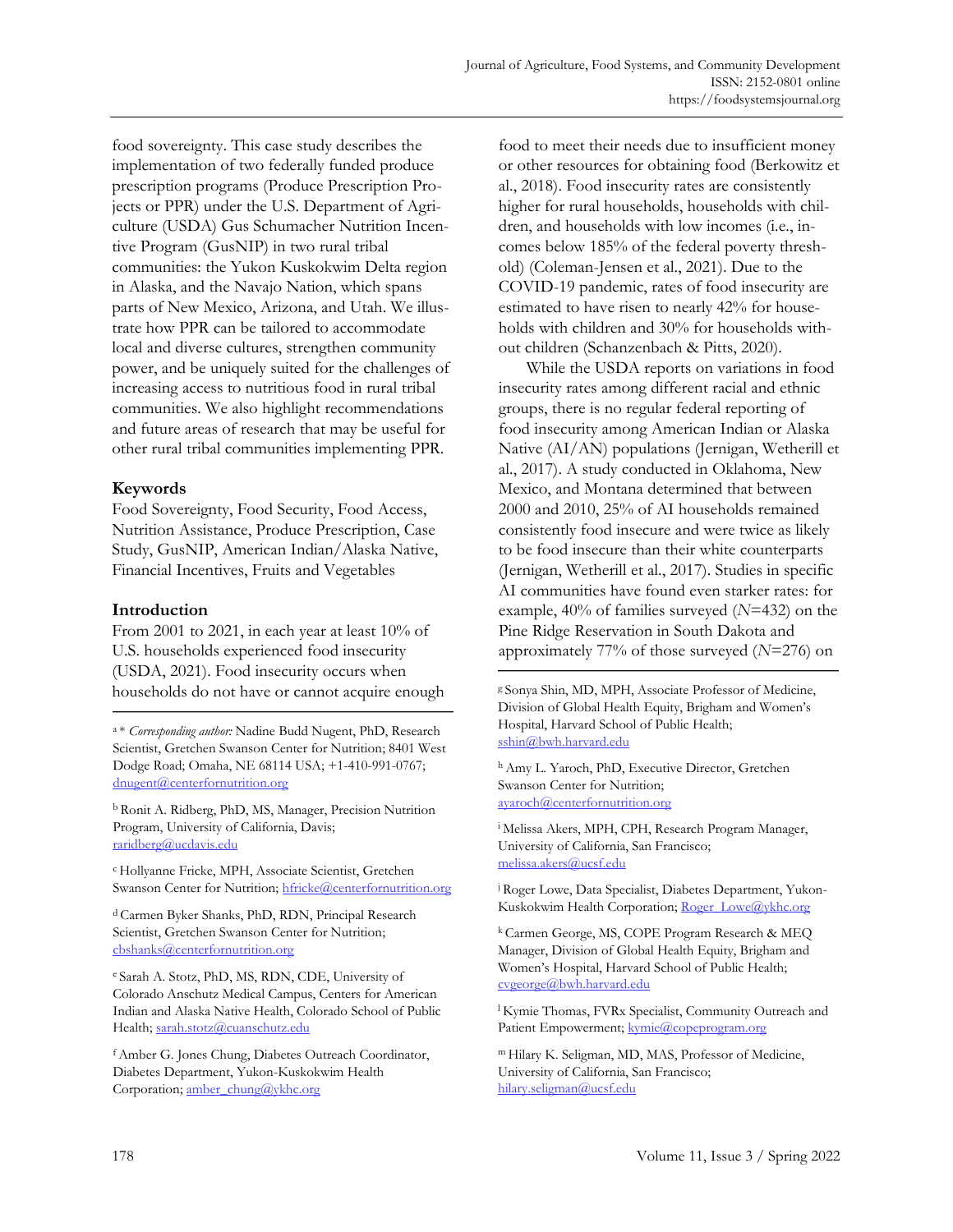Navajo Nation screened positive for food insecurity, the highest reported prevalence rate in the U.S. (Bauer et al., 2012; Pardilla et al., 2014).

Many AI/AN populations live in tribal areas that are classified as rural and which face structural inequities that exacerbate barriers to accessing healthy food when compared to other communities (Jernigan, Huyser et al., 2017; Kaufman et al., 2014). For example, a study demonstrated that 26% of all tribal area populations were one mile or less from a supermarket,<sup>1</sup> compared with 59% of the U.S. population (Kaufman et al., 2014). A number of studies across urban, rural, and reservation AI/AN communities suggest structural and environmental barriers to obtaining and consuming fruits and vegetables (FVs), including limited availability and higher cost of fresh produce and lower redemption rates for federal nutrition programs, such as the Special Supplemental Nutrition Program for Women, Infants, and Children (WIC) (Jernigan, Huyser et al., 2017). The Federal Distribution Program on Indian Reservations (FDPIR), a federal nutrition program, has attempted to better support AI/AN food security through the distribution of government supplied food, but it has historically provided foods relatively low in nutrient value and cultural appropriateness (Byker Shanks et al., 2016; Mucioki et al., 2018).

The U.S. has dismantled Indigenous food systems through seizure and privatization of traditional Indigenous lands, forced displacement of Indigenous peoples from ancestral homelands to reservations, and has imposed other economic, political, and environmental disruptions. These have resulted in disparities in food security, chronic disease rates, and dietary intake that persist today (Basiotis et al., 1999; Compher, 2006). There is a well-established relationship between food insecurity and chronic disease among adults in the U.S.

(Gregory & Coleman-Jensen, 2017; Jernigan, Huyser et al., 2017; Morales & Berkowitz, 2016). With the disproportionate rates of food insecurity experienced by AI/AN communities, it is unsurprising that these communities experience significant health disparities compared to their non-Hispanic white counterparts, particularly higher rates of cardiovascular disease, obesity, type 2 diabetes, and metabolic syndrome (Hutchinson & Shin, 2014). COVID-19 incidence among AI/AN populations—3.5 times higher when compared to white Americans—exemplifies such disparities and is hypothesized to reflect structural inequities that facilitate community transmission (e.g., crowded living conditions, reliance on shared transportation, limited access to running water) (Hatcher et al., 2020; Sequist, 2020).

Food sovereignty<sup>2</sup> movements across AI/AN communities have increased in recent years, helping to shift power back to local communities to restore Indigenous food systems, improve food security, and reduce diet and health disparities (Grey & Patel, 2015). Within AI/AN communities as well as elsewhere, financial incentive programs have emerged as a promising model that supports local organizations working to bolster access to FVs for individuals experiencing food insecurity. These organizations, including community-based organizations, healthcare providers, farmers markets, food pantries, grocers, and local governments, have piloted and tailored such programs to meet cultural, social, economic, and environmental needs of the local community and to support local food systems (Jones et al., 2020; Ridberg et al., 2019; Sundberg et al., 2020; Swartz, 2018). Many financial incentive programs are now supported by the U.S. Congress through the USDA's National Institute of Food and Agriculture (NIFA) Gus Schumacher Nutrition Incentive Program (GusNIP)

<sup>&</sup>lt;sup>1</sup> In the U.S., low-income areas with limited access to nutrient-dense or healthy foods (e.g., fresh fruits and vegetables) are often referred to as 'food deserts.' The USDA Economic Research Service uses the term "low-income and low-access" to designate areas with limited access to healthy foods (Economic Research Service, 2021, para. 2).

<sup>2</sup> The National Congress of American Indians Tribal Food Sovereignty Advancement Initiative (TFSAI) defines food sovereignty as the right and ability of tribal nations and people to "freely develop and implement self-determined definitions of food sovereignty; cultivate, access, and secure nutritious, culturally essential food produced through ecologically sound and sustainable methods; and design and maintain food systems and enact policies that advance tribal priorities for ensuring that tribal citizens have the sustenance they need to thrive physically, mentally, socially, and culturally not just today, but for the generations to come" (National Congress of American Indians, n.d., para. 3).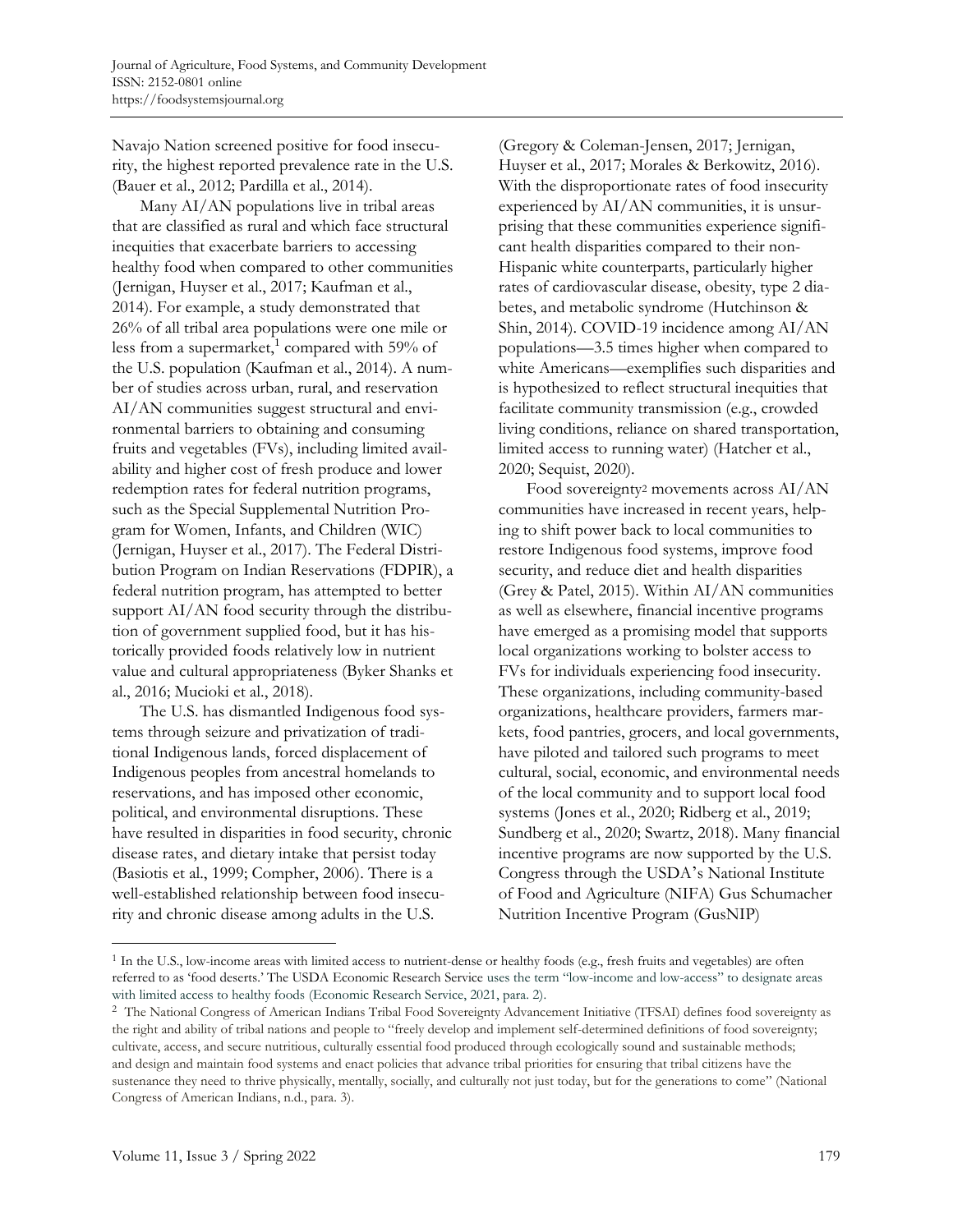(Agriculture Improvement Act, 2018) which funds produce prescription projects or PPRs. Although they vary greatly in design and implementation, a typical PPR consists of a healthcare provider identifying eligible patients by a diagnosed diet-related health condition (e.g., type 2 diabetes), a qualifying income level, and/or a positive screen for food insecurity. The healthcare provider then offers a "prescription" in the form of vouchers, loyalty cards, tokens, or coupons for the purchase of FVs from participating food retailers. To support longterm dietary change, programs often last 4–6 months, and participants receive monthly allotments (valued US\$20–80) which are coupled with nutrition education resources and/or classes. PPRs are now being implemented at local, regional, and statewide levels and on tribal lands, providing a widespread platform to demonstrate the impact and raise awareness of the model. GusNIP program goals include improving dietary health through the increased purchase and consumption of FVs, reducing individual and household food insecurity, and reducing healthcare use and associated costs (USDA, 2019).

Despite current federal support and the program guidelines outlined by USDA NIFA, it is important to note that GusNIP programs, including PPR, are competitive, grant-funded programs that leverage, but are distinctly separate from, other USDA nutrition assistance programs, most notably FDPIR and the Supplemental Nutrition Assistance Program (SNAP). This may be a particularly valuable distinction for implementation in rural tribal communities, as some food sovereignty experts have concluded that federal nutrition assistance programs contribute to historical and present-day colonization by imposing western diets on Native peoples and a system of dependency that directly undermines food sovereignty efforts (Hawk et al., 2015).

This case study examines the experiences of two 2019 GusNIP PPR grantees from rural tribal communities, in the Yukon-Kuskokwim Delta

region of Alaska and the in Navajo Nation, which spans New Mexico, Arizona, and Utah. Learning from the experiences of these two grantees, we explore how PPRs can be tailored to accommodate diverse cultures, strengthen community power, and ultimately increase access to and consumption of FVs in rural tribal communities. We also highlight recommendations and future areas of research that may be useful for other rural tribal communities implementing PPR.

#### **Methods**

Using a case study approach, we used observational data collected during annual site visits (2020), project narratives, notes, peer-reviewed literature, and website reviews (Crowe et al., 2011). We triangulated and member-checked our case study descriptions by conducting multiple video conference calls (August-December 2020) with program directors (Shin, Jones Chung) from the two GusNIP-funded projects highlighted in this paper. Multiple coauthors serve as program directors or staff for the Navajo Fruit and Vegetable Prescription (Navajo FVRx) Program (Shin, George, Thomas) and the Yukon-Kuskokwim Health Corporation (YKHC)'s Prescription Produce Program (Jones Chung, Lowe), thus ensuring trustworthiness (i.e., validity) of descriptions, reflections, and recommendations (Crowe et al., 2011). We did not conduct interviews or collect any other data from PPR beneficiaries or other collaborators; therefore, this case study was not considered human subjects research<sup>3</sup> . This manuscript was approved by the YKHC Human Studies Committee and the Navajo Nation Human Research Review Board (NNHRRB).

#### **Case Study 1: The Yukon-Kuskokwim Health Corporation Prescription Produce Program in Bethel, Alaska**

#### Overview

The PPR developed by the Yukon-Kuskokwim Health Corporation (YKHC) in Bethel, Alaska, is

<sup>&</sup>lt;sup>3</sup> The human subjects data collected in this project (not reported herein) for YKHC Prescription Produce Grant Evaluation is approved by YKHC Human Studies Committee #20.06.04 and Alaska Area Institutional Review Board #1577682. The human subjects data collected in this project (not reported herein) for Navajo FVRx Program is approved by the Navajo Nation Human Research Review Board (NNHRRB) #NNP-21.707.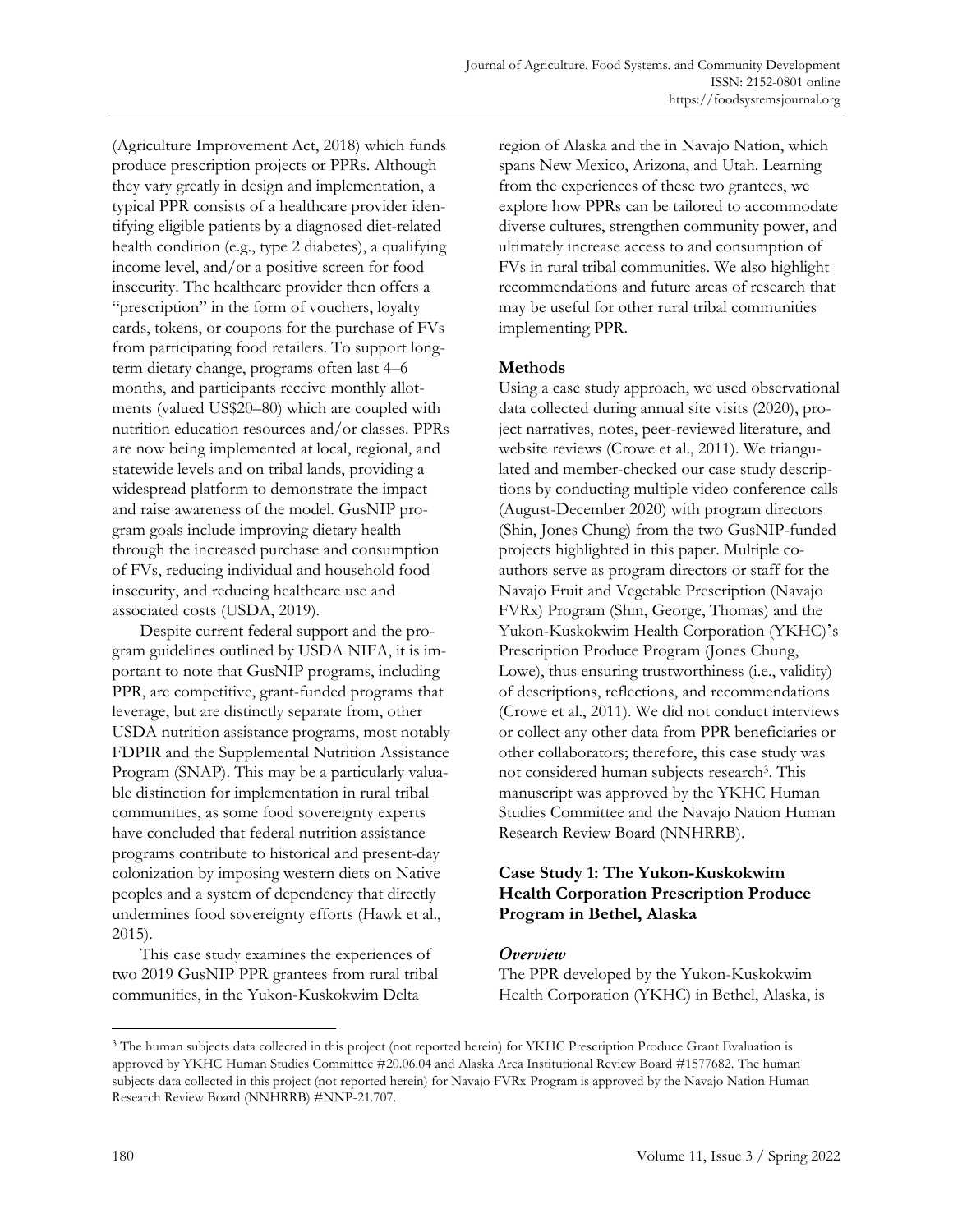the first GusNIP PPR to be implemented in a remote tribal community in a subarctic region of the U.S. YKHC is one of 12 tribal healthcare delivery systems in Alaska, serving 58 remote villages and over 23,000 individuals through the main Yukon-Kuskokwim (YK) Delta Regional Hospital in Bethel, as well as five subregional clinics and 41 village clinics located throughout the 75,000-square mile area (YKHC, 2018a). Average poverty and SNAP utilization rates (31% and 43%, respectively) are extremely high across the three areas (Kusilvak, Bethel, and Yukon-Koyukuk) serviced by YKHC (Food Research & Action Center & Ohri-Vachaspati, 2019; U.S. Census Bureau, 2021). Store-bought food items, especially fresh FVs, cost much more than the same foods in the lower 48 states (Greenberg et al., 2020). A 2018 report by the First Nations Development Institute found that a hypothetical 'food basket' containing milk, bread, eggs, chicken, ground beef, apples, tomatoes, regular coffee and decaffeinated coffee cost US\$59.12 in Alaska, and the national average cost is US\$23.28. AI/AN residents, who make up 82% of the population served by YKHC (U.S. Census Bureau, 2021), are at higher risk for chronic diseases, such as type 2 diabetes, compared to non-Hispanic white Americans (Espey et al., 2014). The high cost of food, persistent poverty, high rates of chronic disease, little to no commercial food production in the area, and overall low food access underscore the important role a PPR can serve for the region's AN residents. The aim of the YKHC PPR is to simultaneously reduce the costs of FVs and incentivize primary and preventive care visits, thus improving dietary quality and clinical outcomes (e.g., HbA1c), reducing food insecurity, and improving healthcare utilization and costs.

Since 2019, the YKHC Diabetes Prevention and Control (DP&C) department has enrolled approximately 150 patients with a diagnosis of prediabetes, diabetes, and/or gestational diabetes and with Medicaid insurance. Participants receive three one-month prescription vouchers at a time, each redeemable for up to US\$45 worth of fresh, frozen, or canned FVs that do not have added salt or sugar. Participants can receive up to 24 vouchers over the length of the program, worth US\$1,080 toward the purchase of FVs over two years. FV

vouchers can be redeemed in nine participating village grocery stores and through direct-delivery produce boxes from a farm in Bethel. In addition to the PPR, participants receive culturally appropriate recipes utilizing fresh, canned, or frozen FVs, as well as online cooking demonstrations. YKHC's PPR serves individuals from eight communities in the Yukon-Kuskokwim service area (Figure 1) (Yukon-Kuskokwim Health Corporation, 2016).

#### **Considerations for Program Implementation**

The remoteness, extreme weather and severe growing environment, traditional foodways, and the Indian Health System (IHS)-operated healthcare delivery system present unique considerations for the implementation and success of YKHC's PPR. The YK Delta is a vast river delta, rivaled in size only by the Mississippi Delta region, and surrounded by wetlands and tundra, where the Yukon and Kuskokwim rivers empty westward into the Bering Sea (YKHC, 2018a). The YK Delta and surrounding ecosystem provide an abundant supply of protein-rich subsistence foods throughout the year, including salmon, halibut, herring, whitefish, crabs, oysters, beluga, seal, caribou, muskox, moose, and geese (U.S. Fish & Wildlife Service, 2021). There is no official road system (thus, the area is referred to as "Bush"), but when the YK river freezes in winter months, residents use snow machines or automobiles to travel a plowed "ice road" up to 350 miles to travel between villages; road length fluctuates based on seasonal temperatures and weather patterns (Shallenberger, 2020). In the summer months, barges bring nonperishable staples to the region; however, most food available for purchase is flown in by airplane from Anchorage, 400 miles away, or the lower 48 states. Subsistence foods (also called "traditional," "country," or "wild foods") contribute up to 50% of average daily calories for many AN residents and are essential to preserving traditional foodways and enhancing food sovereignty (Walch et al., 2018). However, limited access to transportation, logistical complications, limited agricultural production, and overall high cost of living generate unusually high food costs, which threaten residents' food security, dietary adequacy and diversity, and overall health.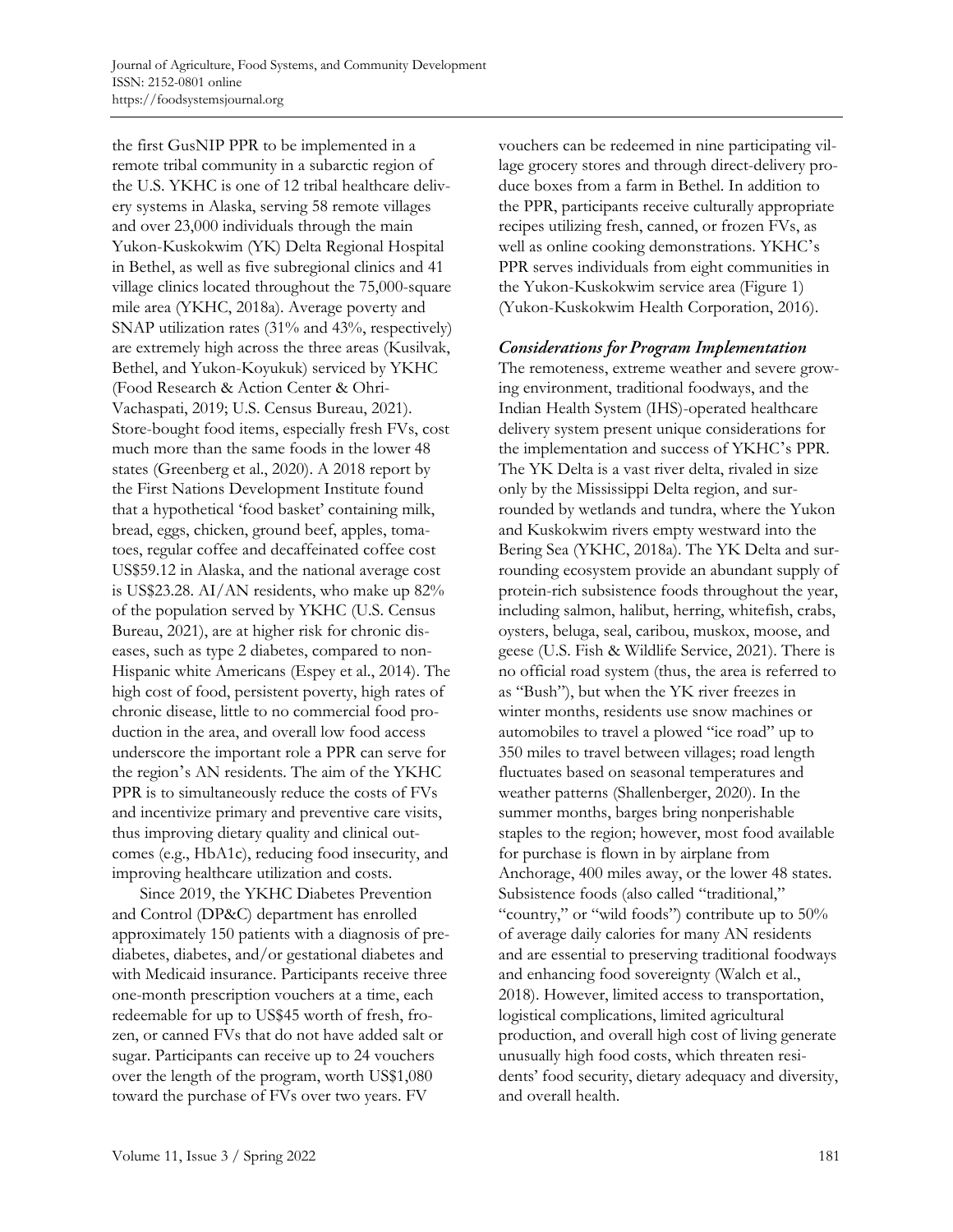# **Unique Challenges for FV Access**

While challenges to FV access related to weather are commonplace in Arctic regions, a few unique barriers inherent to this setting are worth considering when implementing a PPR. As Bethel and surrounding villages are Bush villages, perishable food must be flown in by plane. Unpredictable weather creates a backlog of freight. As passenger planes serve dual purposes of transporting passengers and freight, space for perishable foods is limited. Space reserved for medications, medical products, and U.S. Postal Service Priority Mail is also prioritized over food. Upon delivery to villages, food is stored in non-climate-controlled warehouses or offloaded directly on a gravel runway, for those villages that do not have an airport, and thus is subject to freezing in winter and spoiling in summer. Finally, because food suppliers set minimum purchasing requirements, retailers in villages risk product expiration and money loss if the perishable products they order are not sold, which can deter further procurement of foods like FVs. These obstacles, combined with overall high shipping costs, severely limit the quality and quantity of fresh FVs in Bethel and surrounding villages.

Climate change presents another unique challenge to FV access in the YK Delta region, which has seen an average winter temperature increase of 6° F. over the past 60 years (Chapin et al., 2014). One deleterious effect is that the river that serves as an ice road in colder months has not frozen consistently in recent years (A. Jones Chung, personal communication, March 9, 2020), making it difficult to predict when travel is safe and subsequently impeding the food supply to remote villages along the river. On the other hand, warmer overall temperatures have also extended the growing season for produce:



Figure 1. Yukon-Kuskokwim Health Corporation (YKHC) Service Area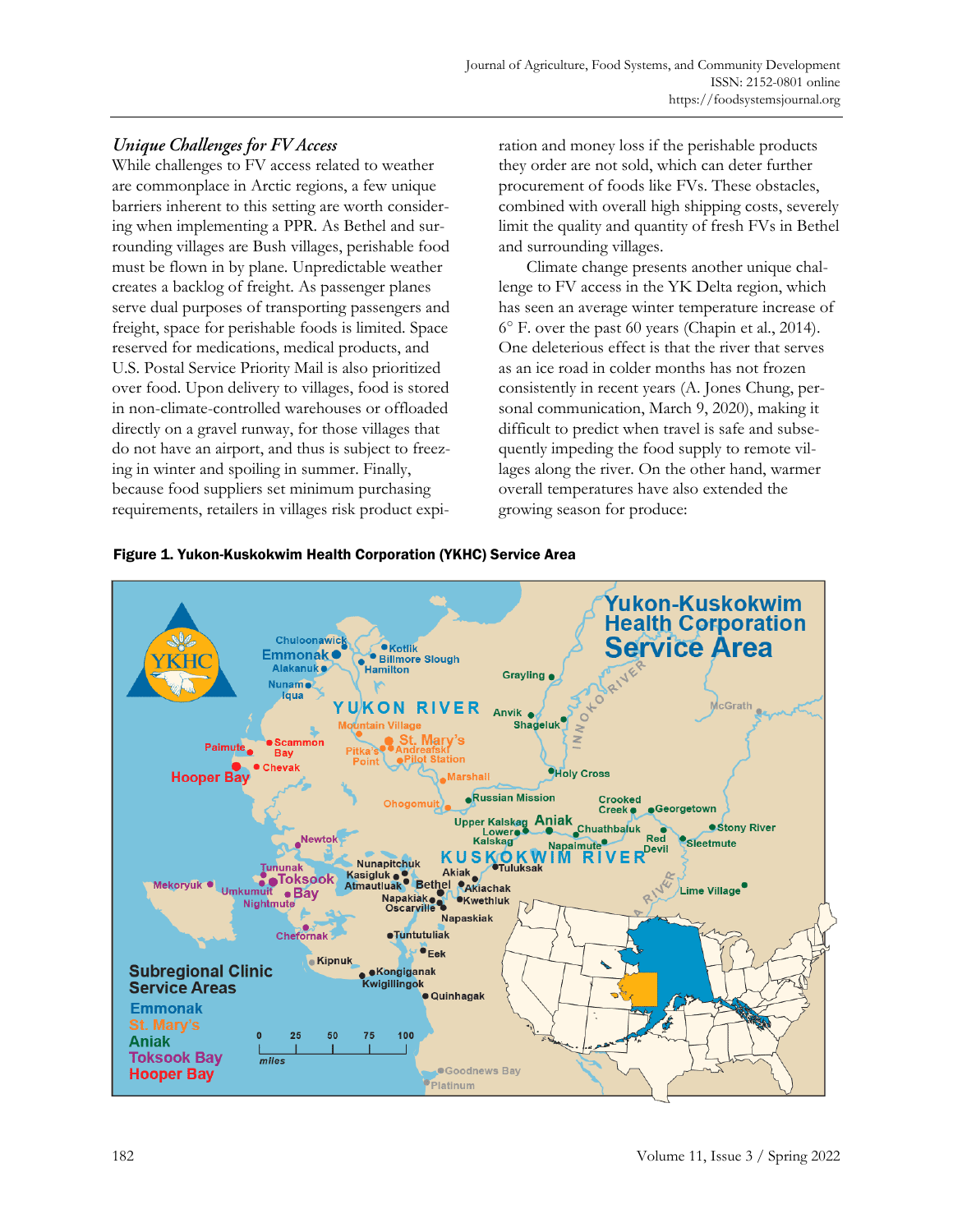The long-term average temperature for Bethel for an entire year had been 29 degrees, but in 2014 it was nearly 35 degrees … It's significant because now it's right above freezing, which allows more things to grow outside. (Eaton, 2015, para. 11)

# Unique Challenges for Program Delivery

As with FV access barriers, challenges related to program delivery are persistent and difficult to overcome. Even when the river is frozen, snow drifts can render the ice roads impassable and create barriers to in-person program recruitment, enrollment, education and outreach. Online education forums are generally not feasible due to limited internet connectivity. Before the onset of COVID-19, patients could attend video teleconferences at their local health clinic if they could not attend educational classes in person. YKHC's PPR Program Director explained, "Access is one of the largest issues we face. Whether it's trying to physically get to a community or connecting with participants from afar, we face many challenges when it comes to connecting with and providing services to our participants" (A. Jones Chung, personal communication, March 9, 2021).

# Challenges Due to the COVID-19 Pandemic

The onset of the COVID-19 pandemic in March-April 2020 dramatically reduced food access and PPR delivery in the YK Delta region, compounding food insecurity and underscoring the need for continued support of PPR. The urgency of preventing widescale COVID-19 transmission necessitated cancelling all in-person nutrition education activities in clinics, especially activities catering to patients immunocompromised or with chronic diseases. PPR enrollment was hindered by community stay-at-home orders: potential participants were unable to sign program enrollment paperwork in the clinics and unable to access mail regularly, sign enrollment forms, and retrieve produce boxes. State-wide travel restrictions led to the bankruptcy of the main freight and mail airline serving the region, further restricting the supply of food, and especially FVs and other perishable items to Bethel and surrounding villages (Treinen, 2020). For several months, retailers were unable to stock their

usual quantity and variety of FVs. Other airlines eventually took over the mail and freight services and even increased their own plane fleets to fill the gap left by the bankruptcy; however, food shipment services remained slower than usual for several months.

With emerging coronavirus variants, education and telehealth appointments are still conducted over telephone or video chat, but are sporadic because of regional connectivity issues. In-person clinical visits have been restricted to reduce stress on the healthcare system and potential COVID-19 exposure. For example, HbA1c blood tests, which measure average blood sugar over three months, are now measured instead every six months for patients with diabetes.

# **Unique Opportunities for FV Access**

In the U.S., PPRs have traditionally focused on farm-direct settings serving as primary redemption sites (e.g., farmers markets, farm stands, mobile markets) and qualifying FVs have been limited to fresh and/or local produce. Barring the innate complexities of supplying fresh FVs to areas such as the YK Delta, the flexibility of the YKHC PPR allows for unique opportunities and facilitators to emerge. First, prescriptions can be redeemed for canned and frozen FVs with no added sugar, salt, or fat, allowing participation in the most remote areas by village stores that may not have the ability to stock fresh FVs. The DP&C has partnered with a food wholesaler that distributes to some of the village grocery stores to supply a greater variety of canned and frozen FVs.

Second, DP&C has partnered with Meyers Farm, a farm in Bethel, that delivers produce boxes yearround to participants in 47 communities throughout the YK Delta. DP&C covers both shipping and produce expenses so that there is no cost to PPR participants. Meyers Farm uses innovative and sustainable farming practices to grow produce not otherwise available to residents (e.g., strawberries, zucchini, carrots, tomatoes, potatoes, broccoli, winter squash). The family-operated farm grows produce two to three feet above the permafrost in virgin tundra. The long hours of sunlight in the summer (in the middle of June, sunlight peaks at 21.5 hours per day) heats the ground and contrib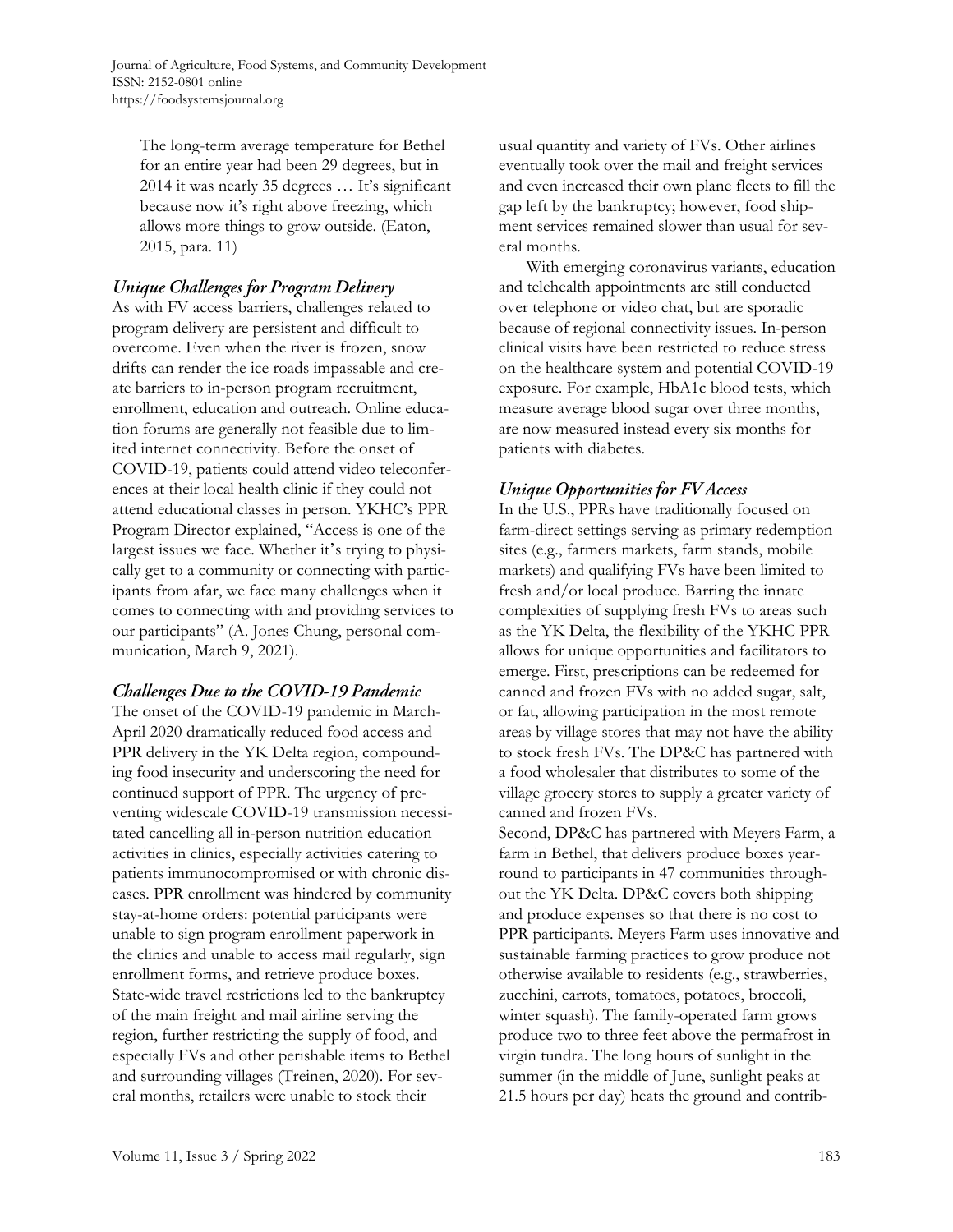utes to faster growing speeds (Kloosterman, 2019). In the cooler months, high tunnels (i.e., hoop houses) extend the growing season. The greatest innovation for extending the freshness of Meyers Farm's produce may be the farm's homebuilt root cellar, located in the permafrost (Figure 2). The interior temperature of the storage bunker consistently stays at 34°F, extending the storage time of produce (a typical refrigerator temperature is 40°F).

# Unique Opportunities for Program Delivery

Housed in an IHS facility, the YKHC PPR is committed to cultural appropriateness, integrity, support, and respect for AN ways of life. The Board of Directors, the main policy-making body of the healthcare system, is elected by the community members within each of the 58 federally recognized Tribes in the YKHC service area, and consists of tribal community leaders and members who are also users of the healthcare system (YKHC,

2018b). YKHC's vision—'Through Native selfdetermination and culturally relevant health systems, we strive to be the healthiest people' embodies an ethos of Native cultural preservation and food sovereignty. This vision is woven into day-to-day operations of the DP&C department and is a foundational aspect of PPR activities. To further exemplify the commitment of the PPR to cultural appropriateness, recipe cards provided to program participants encourage the use of subsistence foods with FVs and include modified versions of traditional recipes. For example, current recipe cards include moose soup, muskox burgers, salmon chowder, berry water, and salmon fried rice (Figure 3). Cooking classes and online instructional videos reinforce utilization of subsistence foods and FVs, in efforts to synergistically increase the consumption of both types of foods.

Another powerful asset of YKHC infrastructure is the use of satellite village clinics, telemedi-



#### Figure 2. Produce Storage Bunker at Meyers Farm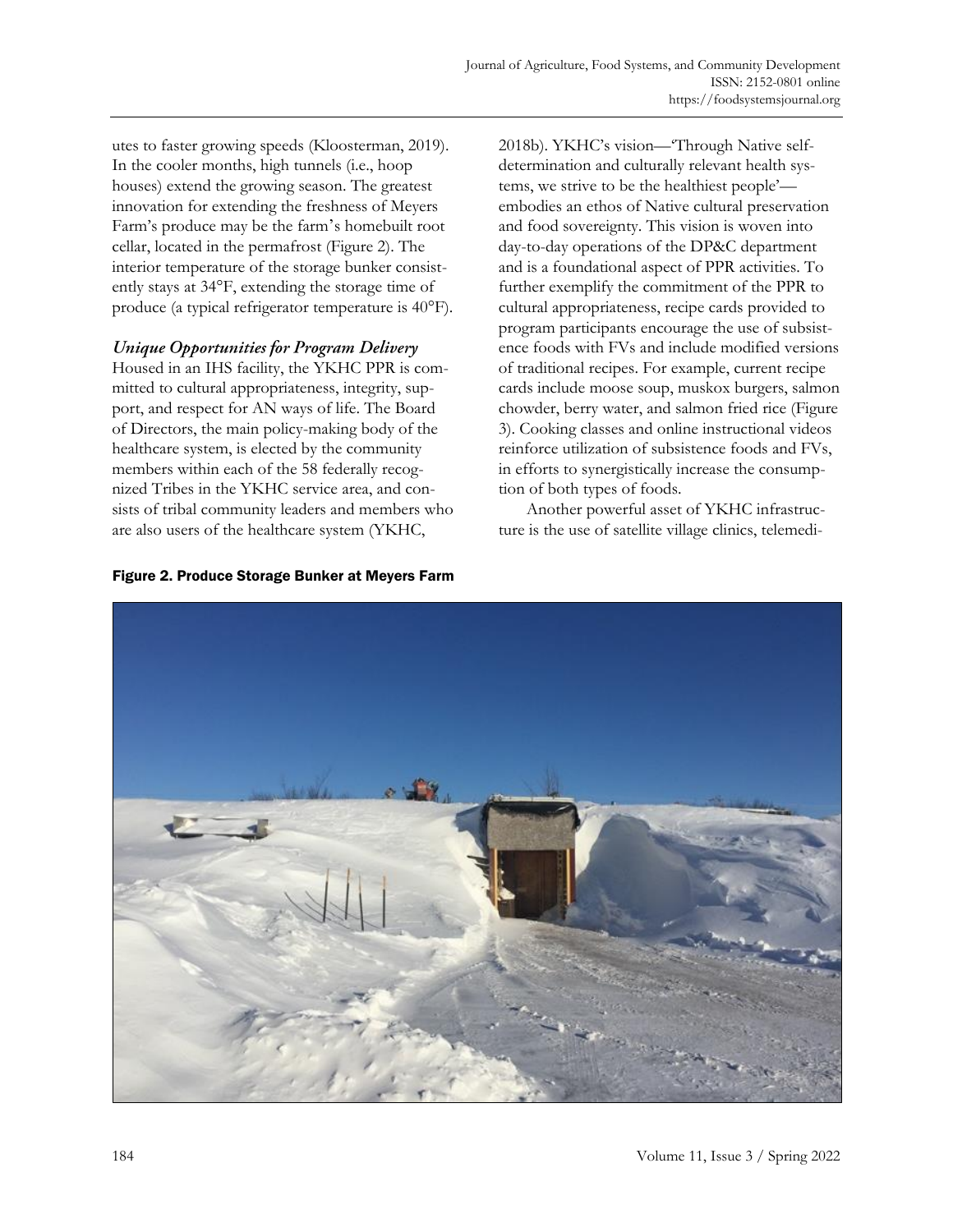#### Figure 3. Salmon Fried Rice Recipe Card



# **Salmon Fried Rice**

# **Ingredients**

- 1 Cup rice (brown rice is healthier option)
- 1 Can mixed vegetables
- 1 Tablespoon oil
- 2 Tablespoon soy sauce
- 1 Cup jarred or leftover baked salmon

# **Preparation:**

- 1. Cook rice accoring to instructions on packaging.
- 2. In large frying pan heat oil over medium heat.
- 3. While pan is heating up, drain the can of vegetables and wash under water to remove excess added salt.
- 4. Add vegetables to frying pan and heat for 3-5 minutes.

YKHC Diabetes Prevention and Control . 543-6133

- 5. Add Cooked rice, salmon, and soy sauce.
- 6. Continue cooking for 5-10 minutes.

# Yukon-Kuskokwim **HEALTH CORPORATION**

cine, and community health aides (CHAs) in each village, which range from 50 to 1250 residents, where the bulk of medical care is provided. CHAs, most of whom are residents, are referred to as the "eyes and ears" of the remote health system and must have a high school education and complete numerous trainings and certifications. CHAs communicate with other YKHC healthcare providers via telemedicine, telephone, and detailed electronic health records (EHRs). For example, an EHR can be edited by the CHA at the village clinic and viewed at YKHC headquarters in Bethel in real time to foster continuity of care. CHAs have deep contextual knowledge of cultural nuances in villages, likely knowing or related to the people they treat. In addition, CHAs already provide chronic disease prevention and health promotion, so PPR implementation can be integrated into the existing workflow. All YKHC satellite clinics use a single EHR system, Cerner, so PPR referrals, clinical markers, and healthcare utilization data can be easily extracted for impact evaluation. Because DP&C is responsible for diabetes outreach education and preventive services, DP&C providers can verify patient eligibility (diagnosis of diabetes, prediabetic, or gestational diabetes; use of Medicaid) in Cerner to recruit program participants, which enhances program reach.

Recipe compliments of

# **Case Study 2: The Navajo Fruit and Vegetable Prescription (FVRx) Program in Navajo Nation**

# Overview

The rate of food insecurity among Navajo households is among the highest reported in the U.S., and is linked to high unemployment, geographic isolation, and sparsity of grocery stores (Mullany et al., 2013; Pardilla et al., 2014). Long-standing policies, including military destruction of local Native food sources, military and industrial pollution of water and land, and diversion of water sources,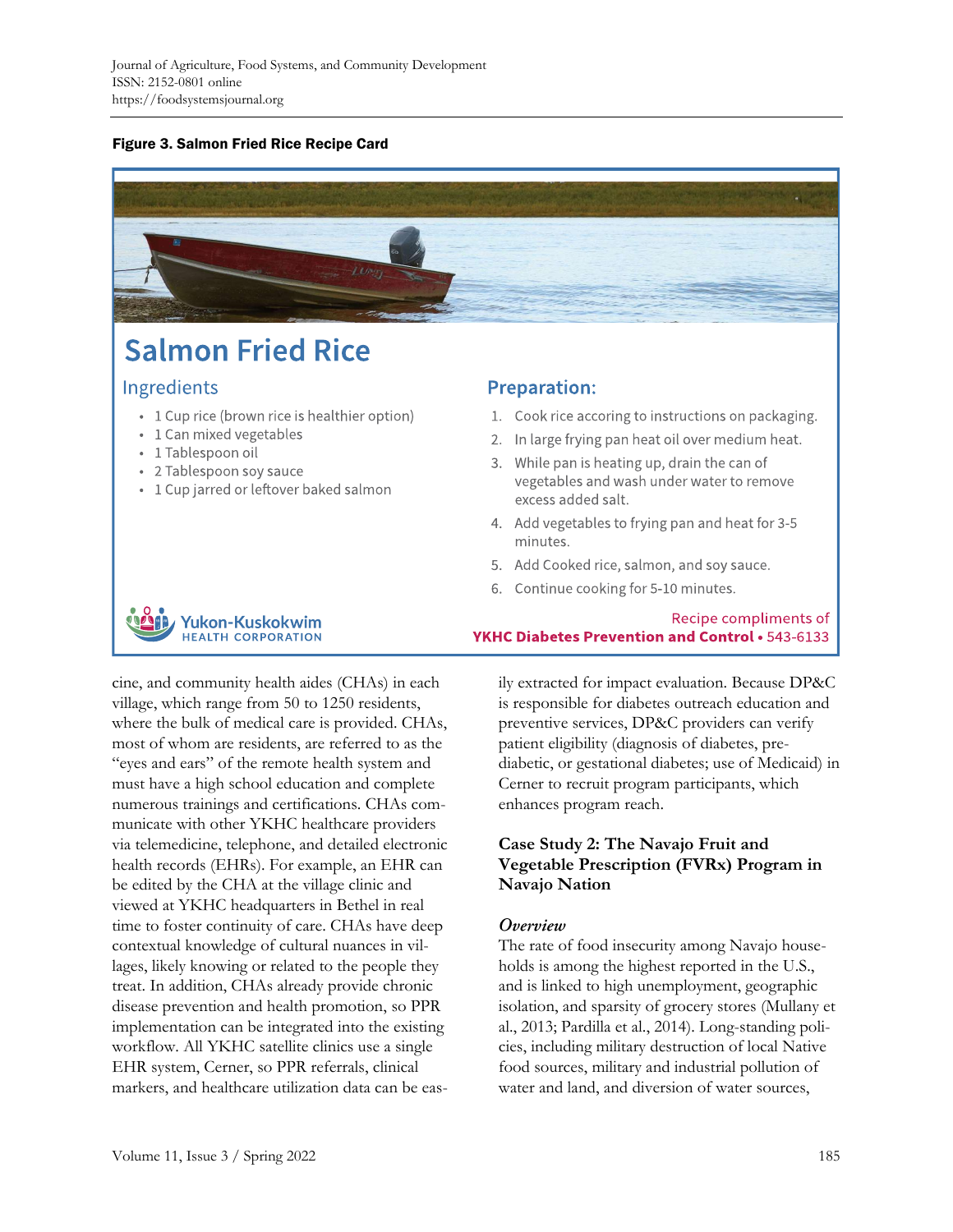have undermined traditional agricultural practices (Centers for Disease Control and Prevention, 2020).Vast area and limited infrastructure (78% of public roads are unpaved) pose formidable barriers to food access (Pardilla et al., 2014). Navajo Nation is the largest reservation in the U.S. but has only 13 grocery stores (Mullany et al., 2013). It is common for Navajo residents to drive 400 miles round-trip to buy food (Diné Policy Institute, 2014).

These constraints result in greater reliance on affordable, energy-dense, nutrient-poor foods with longer shelf lives and contribute to severe rates of obesity, type 2 diabetes, and cardiovascular disease (Gittelsohn et al., 2013; Pardilla et al., 2014; U.S. Census Bureau, 2019). Compared to 10.5% of the U.S. adult population, one in five Navajo adults (approximately 25,000 individuals) has diabetes, and another 75,000 have pre-diabetes (CDC, 2020; Healthy Diné Nation Act of 2014 ). Consistent access to affordable healthy food is critical to addressing nutrition-related chronic disease (Gucciardi et al., 2014), particularly for Navajo youth, who are facing some of the highest rates of type 2 diabetes in the country (Dabelea et al., 2009). This is of particular salience as 50% of the population of Navajo Nation is under 29, and 20% are between 10 and 19, representing the largest age group (MacKenzie et al., 2019).

Community Outreach and Patient Engagement (COPE), a Native-controlled, community-based nonprofit organization, is a 2019 GusNIP PPR grantee that works with community partners to address food insecurity issues affecting Navajo residents. COPE identified PPR as a promising model because it could address three important community priorities:

- 1. Improve health outcomes among lowincome Navajo families;
- 2. Directly stimulate Navajo food economies, especially through stores and growers;
- 3. Increase community-level food access by increasing healthy produce options at small stores.

Started in 2014 as the first PPR in a rural Native community, COPE partners with 15 healthcare facilities, two tribal health programs, one community-based health organization, five early child education centers, 26 food retail stores, and two farmers markets. COPE operates as a train-the-trainer model: COPE trains teams consisting of healthcare providers and support staff from participating healthcare facilities to implement programs tailored for the specific needs of the population served. Eligibility requirements vary per clinic site, but generally include expecting and pediatric patients at risk for or diagnosed with a chronic disease and/or who screen for household food insecurity. Participants are enrolled by healthcare providers and attend monthly health coaching sessions at the clinic, community center, at home, or virtually. Session attendance is required to receive FV paper vouchers of US\$1 per household member per day, with a maximum of US\$4/day per household. Vouchers are redeemed at participating food retailers for eligible FVs, including fresh FVs, frozen FVs without additives, and dried traditional FVs such as dried blue corn and chil chin berries (i.e., wild edible red berries from the sumac shrub). Program duration is six months for pediatric cohorts and nine months for maternal cohorts; however, some families may be enrolled for multiple cycles. Prior to completion of the Navajo FVRx program, all families are encouraged to enroll in other benefits such as WIC and SNAP if not already participating.

In developing the program, COPE built on existing formal agreements with Navajo Area IHS, approaching clinical sites to explore their interest in offering PPR to Navajo families and forming provider teams to implement the program. To date, COPE has recruited and trained 17 teams, expanding to include tribal health programs and home visitation programs. Wholesome Wave, 4 a national organization founded by the late Gus Schumacher, the late Michael Batterberry, and Chef Michael Nischan that has been instrumental in the creation of GusNIP, provides technical assistance to COPE for program implementation.

<sup>4</sup> Wholesome Wave is a U.S. nonprofit organization that employs partnership-based program models, such as financial incentive programs, to improve healthy food access and food choices among populations in underresourced communities throughout the U.S. (Wholesome Wave, n.d.).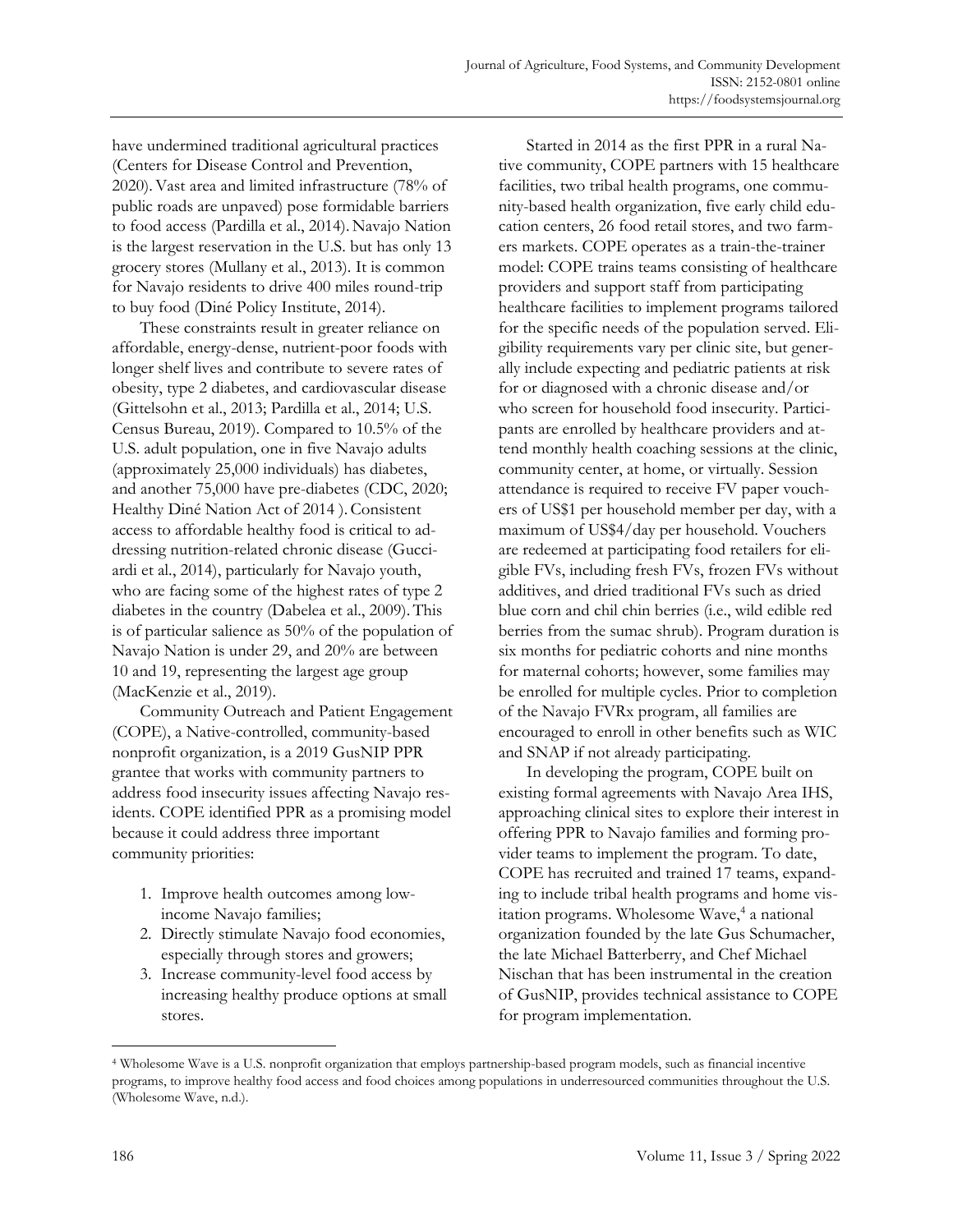# **Considerations for Program Implementation**

The fact that Navajo Nation is the largest AI/AN reservation in the U.S. presents unique opportunities and challenges for COPE's PPR implementation. The reservation land base extends into three states (New Mexico, Arizona, and Utah) and covers approximately 27,000 square miles (Navajo Division of Health & Navajo Epidemiology Center, 2013). According to 2010 U.S. Census data, 332,129 residents identify as Navajo alone or in combination, with approximately 47% living within the Navajo Nation reservation (The Healthy Diné Nation Act of 2014, 2014). The land is sovereign to the Navajo people and is governed by a threebranch system with legislative representation from 110 chapters/communities that make up the Nation (Navajo Division of Health & Navajo Epidemiology Center, 2013).

In response to the public health threats faced by this community—food insecurity, a lack of healthy food access, and disproportionate rates of diet-related chronic disease—there has been momentum among leaders and community advocates to strengthen food systems, as well as a movement to promote health and wellness. COPE has received supporting resolutions from all five Agency Councils to increase healthy food and beverage access across Navajo Nation (Rajashekara, 2014).

# Unique Challenges for FV Access

Several features of Navajo Nation and the COPE service area present challenges for FV access. First, due to the vast and primarily rural nature of this area, food stores are limited (Kumar et al., 2016). From 2012 to 2014, COPE and Navajo Community Health Representatives conducted qualitative and survey research to determine barriers to healthy food access and influences on food choices (Rajashekara, 2014). Findings revealed that most households traveled more than one hour to purchase groceries and more than a quarter of households made one shopping trip per month, due, in part, to the time and expense of travel to a grocery store (Rajashekara, 2014). Furthermore, over half of households indicated they were unable to access enough FVs, citing high costs and difficulty keeping produce fresh as major barriers (Eldridge et al., 2015).

A particular challenge to promoting healthy foods in Navajo Nation is overcoming the implications of colonization (e.g., forced removal from native lands, loss of access to traditional food acquisition practices) that have led to forced reliance on unhealthy, but affordable, foods (Jones et al., 2020; Kumar et al., 2016). This reliance on energy-dense, nutrient-poor foods has substantially contributed to disproportionally high rates of food insecurity in Native communities (Bauer et al., 2012; Jernigan, Huyser et al., 2017; Mullany et al., 2013).

A final challenge has been promoting local growers. While COPE highly values and has worked with several local producers, barriers in these efforts remain. Organizing farmers markets with produce supplied by local growers is complicated due to a myriad of geopolitical and environmental justice factors. Water access inequalities, pollution, and climate change cause shortened growing seasons, limited resources for growing (e.g., irrigation), and unpredictable yield (Belfer et al., 2017; Bray, 2021; Nania et al., 2014; Wilson et al., 2021). As a result, the incorporation of more local producers and farmers markets has been one of the weaker and slower aspects of COPE's PPR.

# Unique Challenges for Program Delivery

Among the unique challenges for program delivery is many small stores lacking the capacity and/or systems to process electronic vouchers (e-vouchers). In keeping with the equity-based approach central to COPE's work, COPE does not want to give larger (or chain grocery) stores a competitive advantage over smaller stores simply because they have the technological infrastructure to process evouchers. To ensure equity and to support tribally owned stores, it is of great importance to COPE that smaller stores and the households who utilize them are equally, if not advantageously, supported. COPE therefore must balance the mission to give equal or enhanced opportunity to retailers who have lower capacity with the need to grow the program to include more retailers overall, with the latter program goal most easily achieved by onboarding large-scale retailers.

Although paper voucher systems can be efficient and can help ensure equitable program access,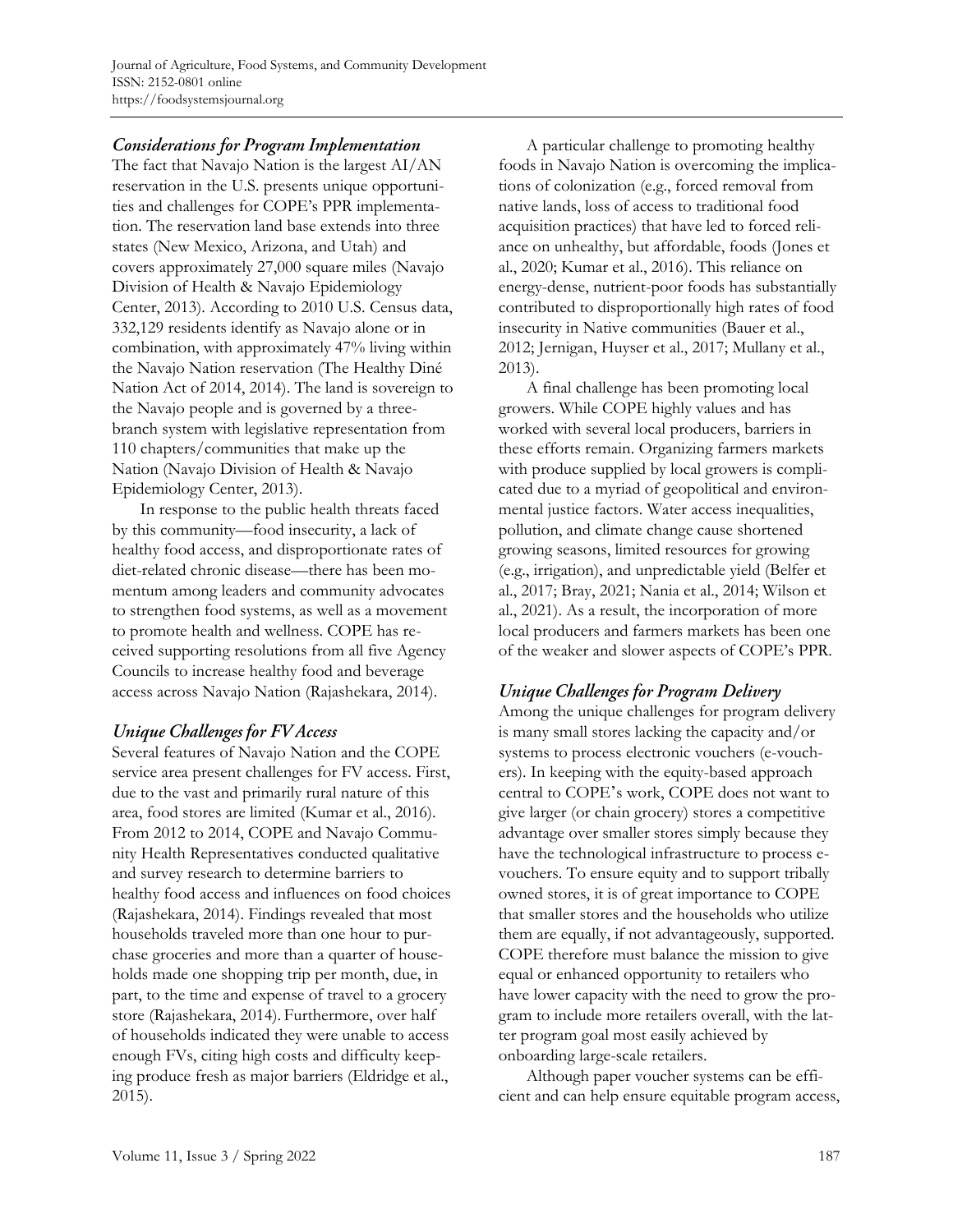they are cumbersome to track and process across various distribution, redemption, and reimbursement mechanisms. COPE is exploring incorporation of e-vouchers to receive and redeem incentive prescriptions, but limited internet connectivity and cell phone coverage across Navajo Nation compromises use and reliability of web-based platforms for PPR incentive delivery and redemption.

# **PPR Challenges Due to the COVID-19** Pandemic

As with the YKHC PPR, COPE adapted to provide safeguards to participants and staff during the pandemic. At the onset of COVID-19, 17 distinct programs were running concurrently across Navajo Nation. Prioritization was placed on providing FV vouchers to families most in need, as the PPR served as a buffer to food insecurity and provided families access to healthy foods. COPE also relaxed program protocols and allowed flexibility in delivery, extending program duration and eliminating voucher expiration dates, so that families had more opportunities to participate. Patient enrollment was conducted over the phone, in-person clinic visits were replaced with telehealth meetings via Zoom, and prescription vouchers were mailed to homes. COPE delivered FV boxes in lieu of inperson shopping at stores and developed COVID-19-related educational materials for store partners and participants. Drop-off destinations were coordinated with families, and multi-product care packages were disinfected and delivered.

School and early education center closures forced the interruption of voucher distribution to some families. Approximately 13 clinics delayed program enrollment and voucher distribution as healthcare providers were diverted to assist with COVID-19-related response efforts. Travel limitations due to reservation-wide curfews and social distancing protocols created delays in onboarding food retail sites. Delivering health education sessions was challenging, as most education and coaching transitioned to virtual formats. Other education materials were distributed to patients while they waited in vehicles for food box pick-up. COPE reported that overall participant, clinic, and firm numbers temporarily decreased by half because of the pandemic.

# **Unique Opportunities for FV Access**

Previous community need and asset assessments within Navajo Nation demonstrated a need for healthy food access within closer proximities (e.g., on reservation land); these assessments revealed that the need was greatest among COPE 's priority subpopulations of pregnant mothers and children (Rajashekara, 2014; Sundberg et al., 2020). Furthermore, assessments demonstrated interest and willingness among small food retailers to expand their healthy food offerings to better align with community demand. In an Epi-AID<sup>5</sup> report authored by the Navajo Nation and the CDC, 91% of store managers surveyed were interested in offering more healthy foods (Kumar et al., 2016). Prioritizing local food retailers as valuable assets in the Navajo food system can be profound drivers of positive change, because they are often the only convenient food source and are often community members themselves.

Another factor that facilitates the supply of more nutrient-dense foods in food stores on Navajo Nation is the Healthy Diné Nation Act. First authorized in 2014, this policy placed a 2% tax on non-nutrient–dense foods and beverages, such as sugar-sweetened beverages and convenience foods, and exempted tax for nutrient-dense foods, such as FVs, on Navajo Nation (Yazzie et al., 2020). Together, COPE's PPR and the Healthy Diné Nation Act provide synergistic support and increased capacity to existing food retailers to supply healthier foods and beverages in their stores.

# Unique Opportunities for Program Delivery

COPE's infrastructure and strong partnerships are an asset for PPR delivery. COPE is closely connected with the community and healthcare and retail partners, having operated their PPR since 2014. Because ongoing and authentic community engagement is essential to their success, COPE formally elicits community feedback in a variety of

<sup>5</sup> Epi-AIDs are investigations of urgent public health problems, such as infectious or non-communicable disease, unexplained illnesses, or natural or manmade disasters (Centers for Disease Control and Prevention, 2018).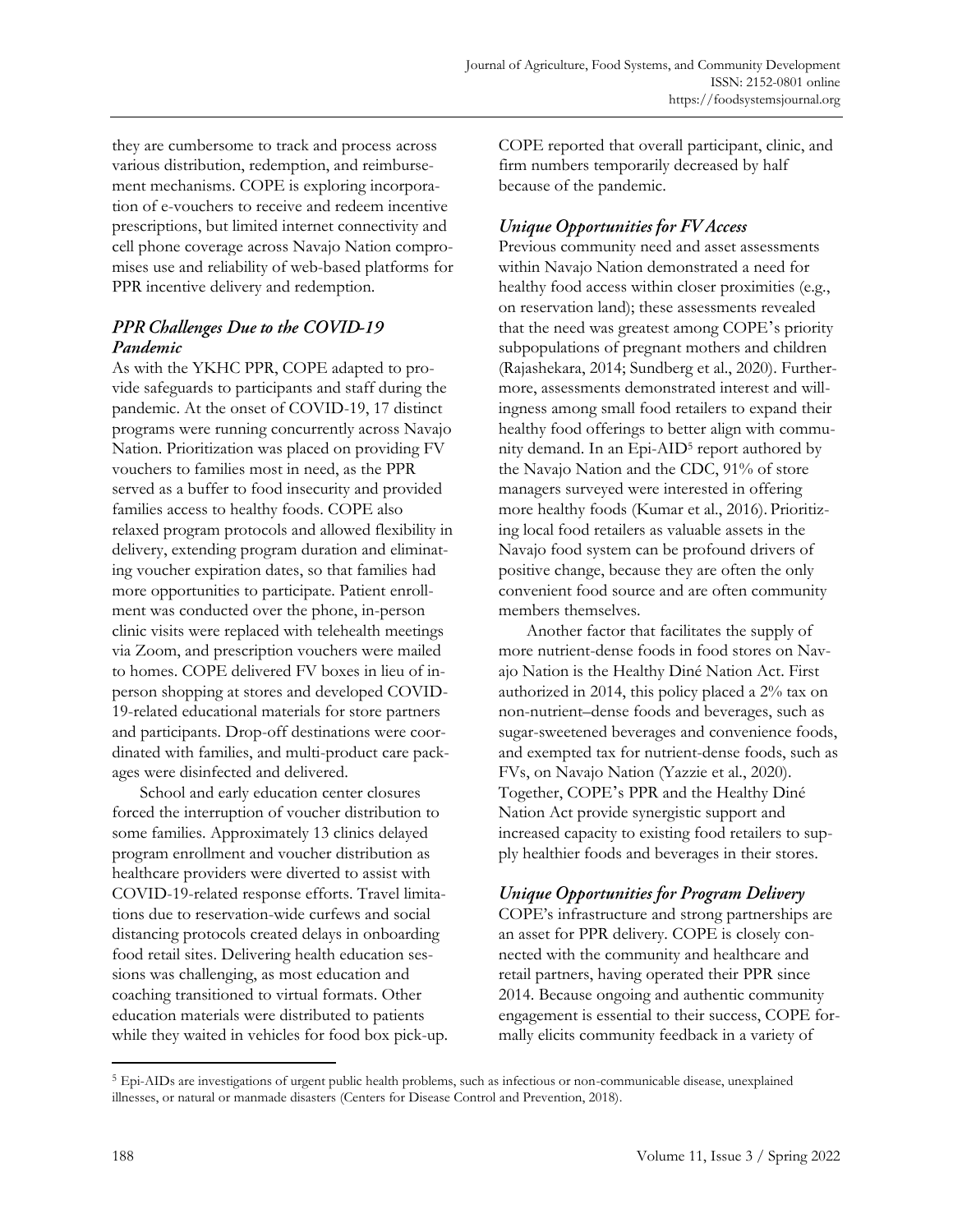ways. In 2014, COPE was awarded a competitive grant from the CDC, 'Racial and Ethnic Approaches to Community Health (REACH),' a national program that seeks to remove barriers related to the social determinants of health. COPE's REACH Coalition is comprised of healthcare providers, tribal and IHS program directors, community advocates, local growers, and Navajo youth. Monthly REACH Coalition meetings are facilitated by COPE and the Diné Food Sovereignty Alliance with the objective of implementing cross-sectorial initiatives to strengthen food systems and promote health equity. In addition, the Navajo FVRx Provider Network was established in 2017, as COPE recognized the need to strengthen the network of regional collaborating PPR healthcare providers to support the ultimate goal of transferring ownership of the PPR to the providers themselves. COPE hosts Navajo FVRx Provider Network meetings quarterly that allow providers to share best practices, provide feedback on program modifications and evaluation findings, and receive regular program updates.

COPE's long-term collaboration with Wholesome Wave has also contributed to their mutual success (Wholesome Wave, n.d.), together developing a provider manual for sites interested in implementing PPR, with specific requirements that include: a team of dedicated healthcare providers, including women's health, pediatric, and health promotion specialists, to provide referrals, produce prescriptions, and track clinical outcomes; department or leadership approval to operate the program; a team charter agreement to follow through with the program for a minimum of one six- or nine-month program cycle; integration of traditional foods and cultural teachings into program designs; and commitment to initial and ongoing training with COPE. Although these requirements are robust, COPE provides sites with the autonomy and flexibility to design their specific programming, such as determining a priority population(s), eligibility criteria, recruitment and enrollment processes, and nutrition education opportunities.

Concurrent with the implementation of the first year of PPR in 2014, the Healthy Navajo Stores Initiative synergistically bolsters the success and sustainability of PPR and other local food system efforts. Since few models existed for healthy store initiatives in rural tribal communities, COPE developed a Healthy Navajo Stores Toolkit, drawing from evidence-based programs across the U.S. but also adapting materials and approaches to local conditions. Since 2014, COPE has helped increase the stock and sales of FVs and traditional Navajo foods in 30 stores. COPE works with retailers (grocery stores, chain and independently owned convenience stores, trading posts, farmers markets) to make store improvements by researching distributors, making layout changes, training staff on produce handling and PPR redemption, and providing marketing materials (Figure 4). One trading post manager in Lukachukai, Arizona, explained, "The benefits of good health start here! When we put veggies out, they sell. My mom never gave us fruit, but it's coming back with my generation. When we don't have fruits and vegetables, people will ask, 'When are you going to get more of those fruit bowls?' I enjoy being part of this process. The motivation is here, and the drive is here." The success of the Healthy Navajo Stores Initiative, combined with the PPR, provides a strong model of public-private partnerships that can be replicated across Navajo Nation and other rural tribal communities.

A unique strength of COPE's PPR is its integration with the Resource and Patient Management System (RPMS) of the IHS, a decentralized, integrated electronic health record (EHR) for managing clinical and administrative information in tribal facilities (Indian Health Service, 2020). A strength of RPMS is its ability to tailor data to a particular clinical group; users can define a cohort (e.g., enrolled PPR participants at a particular site) and extract variables relevant for precisely that cohort. RPMS shares a single EHR across tribal healthcare facilities across Navajo Nation that enables widespread use of referral templates and data abstraction protocols. These shared workflows contribute to improved patient care and success of clinicalcommunity partnerships, including the COPE PPR.

#### **Discussion**

This case study describes successes and challenges of implementing PPR in two rural tribal communi-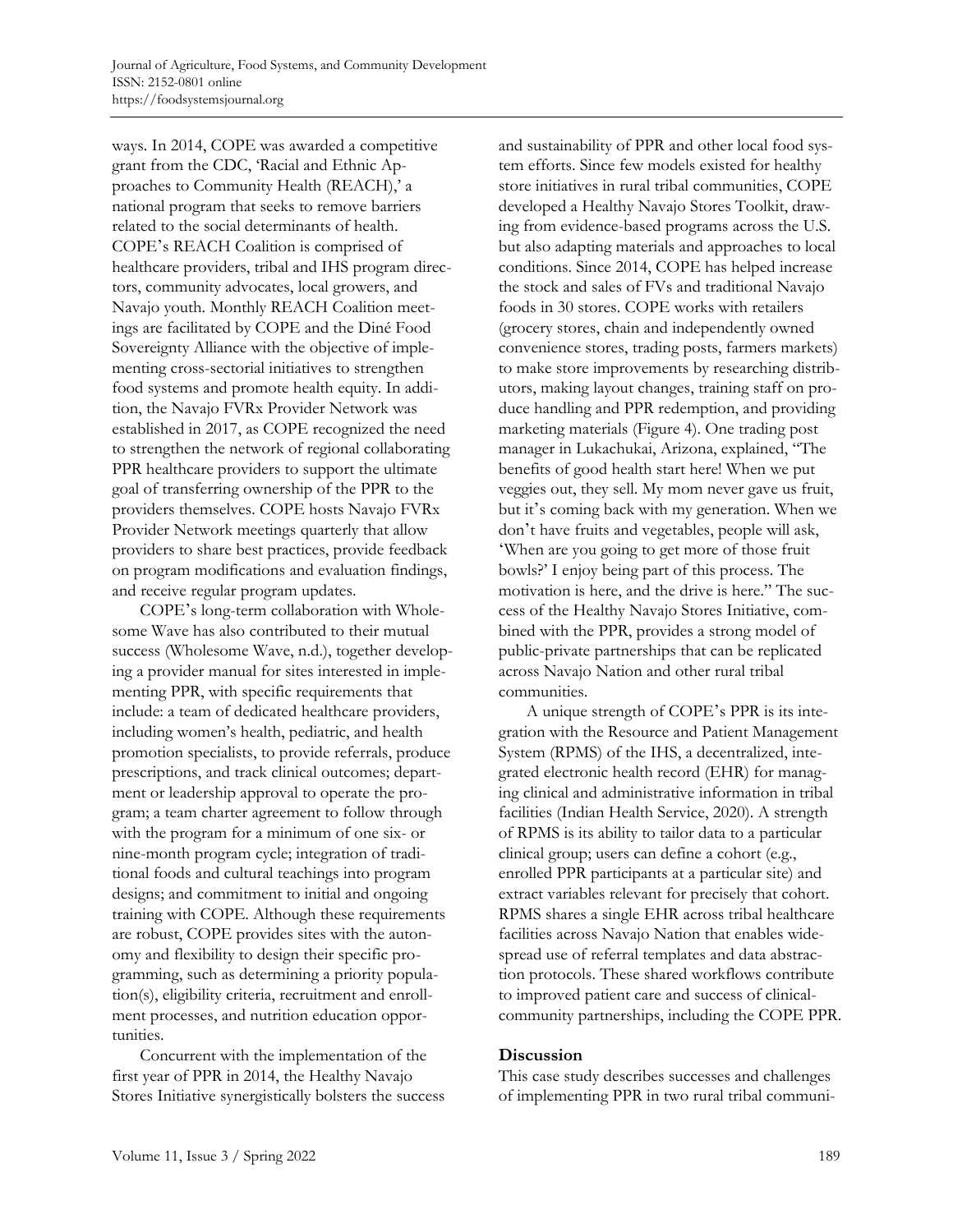

Figure 4. Produce Display with Signage at Teec Nos Pos Trading Post on Navajo Nation

ties, the Yukon-Kuskokwim Delta region in Alaska and Navajo Nation in New Mexico, Arizona, and Utah. These communities are disproportionately burdened by high rates of food insecurity and chronic disease, and are classified as low-income and low-food access areas, i.e., food deserts (USDA, 2020). While some experiences may be similar between communities, rural tribal communities are heterogenous, with different needs depending on culture, geography, history, size, and resources. Nevertheless, general challenges are consistent across both programs, including lack of dependable or accessible transportation systems, fewer food retail sites and which span large geographical distances, increased costs of food procurement for retailers due to geographic distance, inadequate supply chain logistics to optimally store perishable food items in transit, and limited broadband (i.e., high-speed) internet that impacts telehealth opportunities.

Despite these obstacles, implementation of PPR in these two communities also offers unique opportunities, including local and cultural tailoring of program design, messaging, and education. Locally developed messaging can also

communicate pride of place, rather than communicate the stigma sometimes associated with a chronic disease or receiving federal benefits. Promoting traditional foods is also strategic in terms of providing opportunities for economic development for growers who are interested in generating income. In fact, beneficiaries of PPR efforts are three-fold; while patients and their households are the direct beneficiaries, the program provides economic support to participating stores and growers, and indirectly benefits the thousands of community members also served by local food retailers in remote communities.

Unlike federal nutrition assistance programs, PPR provides local programs the flexibility and adaptability to identify where "prescriptions" can be redeemed, thus promoting the local control aspect of food sovereignty. For example, these programs may accommodate small stores and trading posts as well as grocery stores, expanding options for participants. In addition, both PPRs were designed to encourage the use of traditional foods (Sundberg et al., 2020), an important departure from historical federal nutrition policies and interventions such as SNAP which were not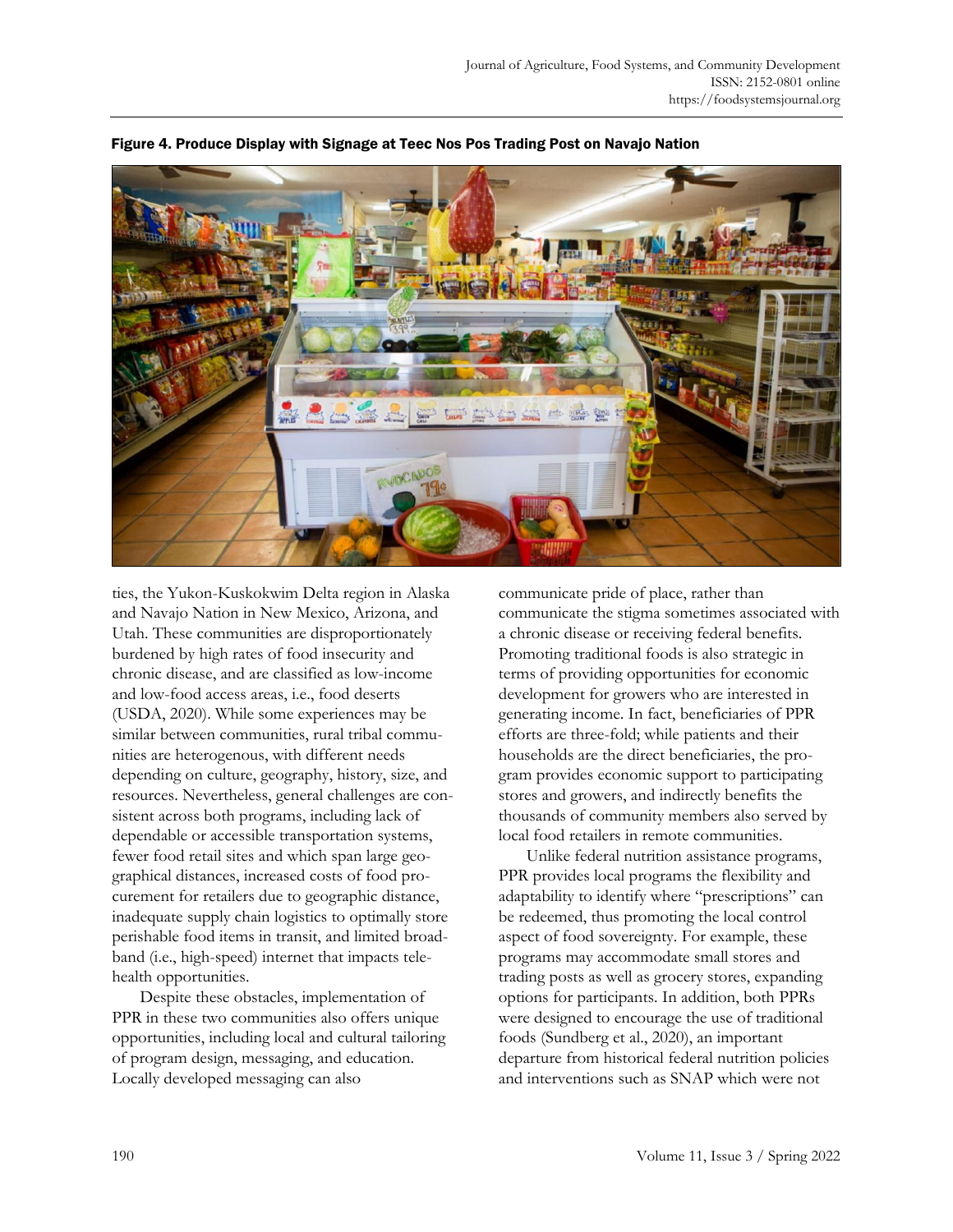designed to support Native ecological, food, and agricultural practices, and have led to reliance on nontraditional foods and declines in dietary quality.

PPR implementation in healthcare settings can also be strategic for some rural tribal communities. Connections to healthcare providers expand the accountability of healthcare systems to addressing social needs. Health clinics may be among a limited number of sites through which a large proportion of the community can be reached. In addition, infrastructure for telehealth and telemedicine, already established in many rural communities, may be leveraged for the peer-to-peer or professional support and education that augments PPR, particularly when in-person appointments or educational sessions are unavailable. Both communities featured in this case study use a single EHR, which

may allow for continuity of care, effective communication between prescribing healthcare providers, and streamlined EHR data extraction for purposes of program evaluation. Best practices gleaned from these two programs are presented as recommended strategies for implementing PPR in rural tribal communities (Figure 5).

Because PPRs in rural tribal communities are relatively new (since 2014), research is needed to assess implementation strategies that help overcome structural barriers inherent on tribal lands to healthy food access. Such research could include employing recommended strategies outlined in this case study. Implementation research is needed in other rural tribal communities, as barriers and facilitators to program delivery and uptake will vary across

#### Figure 5. Recommendations for Produce Prescription Programs in Rural Tribal Communities

- *Engage community partners.* Gaining buy-in from community members, healthcare partners, and retailers is a significant component of facilitating an effective PPR. Rural tribal communities often have high levels of social cohesion, which can facilitate program delivery, community acceptance, and development of partnerships with individuals and organizations for PPR incentive issuance and redemption.
- *Actively promote food sovereignty.* PPR can be an opportunity to boost food sovereignty through increased availability and access to locally grown, culturally appropriate fruits and vegetables (FVs) that can be combined with traditional foods to create healthful meals. Emphasis on food sovereignty through local messaging may help to reduce stigma oftentimes associated with federal nutrition assistance programs.
- *Embrace creativity and flexibility in program implementation.* The digital divide in rural tribal areas creates challenges for PPR providers and food retailers. Flexibility and innovation with enrollment and implementation, incentive delivery (e.g., physical tokens rather than electronic), allowable purchases (e.g., frozen/canned/dried FV versus only fresh), educational opportunities, and auxiliary services (e.g., transportation assistance) are needed.
- *Utilize GusNIP funding to elevate unique or 'out of the box' PPRs*. GusNIP is an excellent entry point for nascent PPRs that do not have an urban infrastructure (e.g., rural, rural tribal) and for grantees that may have limited capacity (e.g., staff, space) and limited financial resources. Rural tribal grantees or prospective grantees can use GusNIP as an opportunity to test crucial facilitators (e.g., implementation strategies) that can ensure program success. For example, a PPR can test transportation opportunities (e.g., grocery delivery, food box delivery, ride share vouchers), locally tailored nutrition education, incorporation of traditional foodways, and community engagement.
- *Seek synergistic funding opportunities*. Rural and tribal-based programs may be able to establish funding from multiple federal and local agencies to synergistically support GusNIP activities. For example, CDC's Racial and Ethnic Approaches to Community Health (REACH) program funds grantees seeking to remove barriers related to social determinants of health, strengthen food systems, and promote health equity. Complementary funding opportunities may help provide the basis to launch, implement, and/or sustain a PPR.
- *Leverage the ability to collect electronic health records data.* Tribal-based programs, specifically those working with healthcare partners utilizing the Resource and Patient Management System (RPMS), are uniquely suited to establish the 'business case' for sustained federal funding (e.g., through Indian Health Service), as data on clinical metrics, healthcare utilization, and costs can be easily extracted.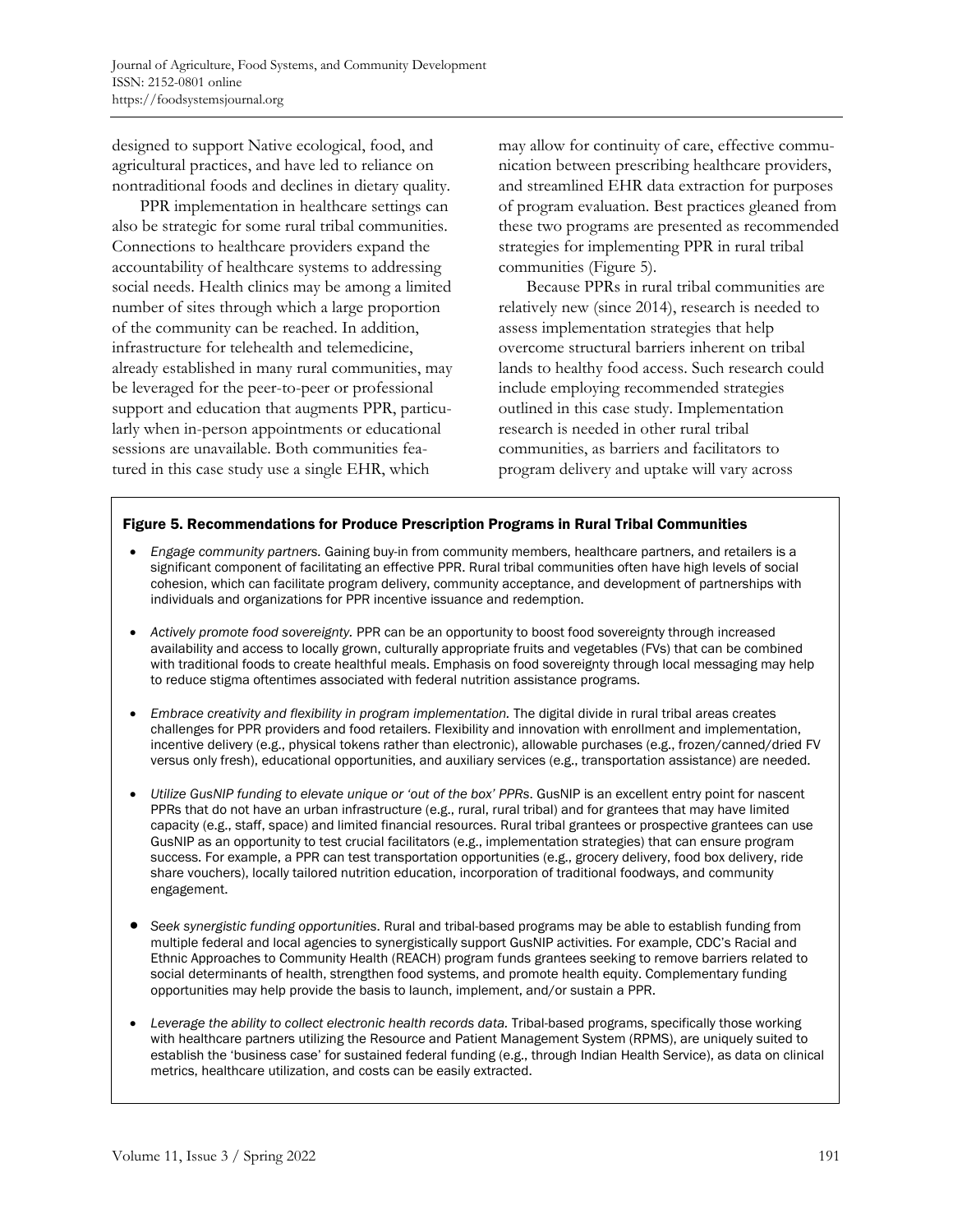regions and tribal populations. Qualitative research could assess barriers and facilitators in evaluating PRR in rural tribal communities, as many of the issues presented in this paper with regards to program delivery (e.g., connectivity and transportation barriers) will also affect the ability to conduct evaluation. Finally, research is needed to understand program impacts on food access, food behaviors, and health in rural tribal areas, as PPRs gain momentum across the U.S.

Federal food and agriculture policy has rippling health and economic effects on local communities. The 2018 Farm Bill received bipartisan support to expand funding to GusNIP programs, including PPRs. The rural tribal communities in this case study demonstrate how GusNIP grantees can implement PPR in partnership with local organizations to provide critical food resources to communities that lack access to healthy food, experience high rates of food insecurity, and strive to strengthen food sovereignty. Both cases developed local solutions to persistent food system issues based upon assets, challenges, and needs unique to the community. GusNIP offers tremendous potential to enhance autonomy by providing culturally appropriate resources that contribute to equitable food access across all communities.

#### **Acknowledgments**

We would like to thank COPE and YKHC staff, volunteers, and participants for their dedication in creating healthier food environments in rural tribal communities. We would also like to thank Sara Mumby for copy-editing and fastidious review of this manuscript.

#### **References**

- Agriculture Improvement Act of 2018, Pub L. No. 115-334, 132 Stat. 4491 (2018). <https://www.congress.gov/115/plaws/publ334/PLAW-115publ334.pdf>
- Basiotis, P., Lino, M., & Anand, R. (1999). The diet quality of American Indians: Evidence from the continuing survey of food intakes by individuals. *Family Economics and Nutrition Review, 12*(2), 44–46. [https://link.gale.com/apps/doc/A61182350/AONE?u=nysl\\_oweb&sid=googleScholar&xid=ef3a3515](https://link.gale.com/apps/doc/A61182350/AONE?u=nysl_oweb&sid=googleScholar&xid=ef3a3515)
- Bauer, K. W., Widome, R., Himes, J. H., Smyth, M., Rock, B. H., Hannan, P. J., & Story, M. (2012). High food insecurity and its correlates among families living on a rural American Indian reservation. *American Journal of Public Health, 102*(7), 1346–1352.<https://doi.org/10.2105/AJPH.2011.300522>
- Belfer, E., Ford, J. D., & Maillet, M. (2017). Representation of Indigenous peoples in climate change reporting. *Climatic Change, 145*(1–2), 57–70.<https://doi.org/10.1007/s10584-017-2076-z>
- Berkowitz, S., Seligman, H., Meigs, J., & Basu, S. (2018). Food insecurity, healthcare utilization, and high cost: A longitudinal cohort study. *American Journal of Managed Care, 24*(9), 399–404.

<https://www.ajmc.com/view/food-insecurity-healthcare-utilization-and-high-cost-a-longitudinal-cohort-study>

- Bray, L. A. (2021). Settler colonialism and rural environmental injustice: Water inequality on the Navajo Nation. *Rural Sociology, 86*(3), 586–610.<https://doi.org/10.1111/ruso.12366>
- Byker Shanks, C., Smith, T., Ahmed, S., & Hunts, H. (2016). Assessing foods offered in the Food Distribution Program on Indian Reservations (FDPIR) using the Healthy Eating Index 2010. *Public Health Nutrition, 9*(7), 1315–1326. <https://doi.org/10.1017/S1368980015002359>
- Centers for Disease Control and Prevention [CDC]. (2018). *Epidemiologic assistance (Epi-Aids)*. <https://www.cdc.gov/eis/request-services/epiaids.html>
- CDC. (2020). *National Diabetes Statistics Report 2020. Estimates of diabetes and its burden in the United States.* <https://www.cdc.gov/diabetes/pdfs/data/statistics/national-diabetes-statistics-report.pdf>
- Coleman-Jensen, A., Rabbitt, M. P., Gregory, C. A., & Singh, A. (2021). *Household Food Security in the United States in 2020* (ERR No. 298). U.S. Department of Agriculture, Economic Research Service. <https://www.ers.usda.gov/webdocs/publications/102076/err-298.pdf?v=2907.4>
- Compher, C. (2006). The nutrition transition in American Indians. *Journal of Transcultural Nursing, 17*(3), 217–223. <https://doi.org/10.1177/1043659606288376>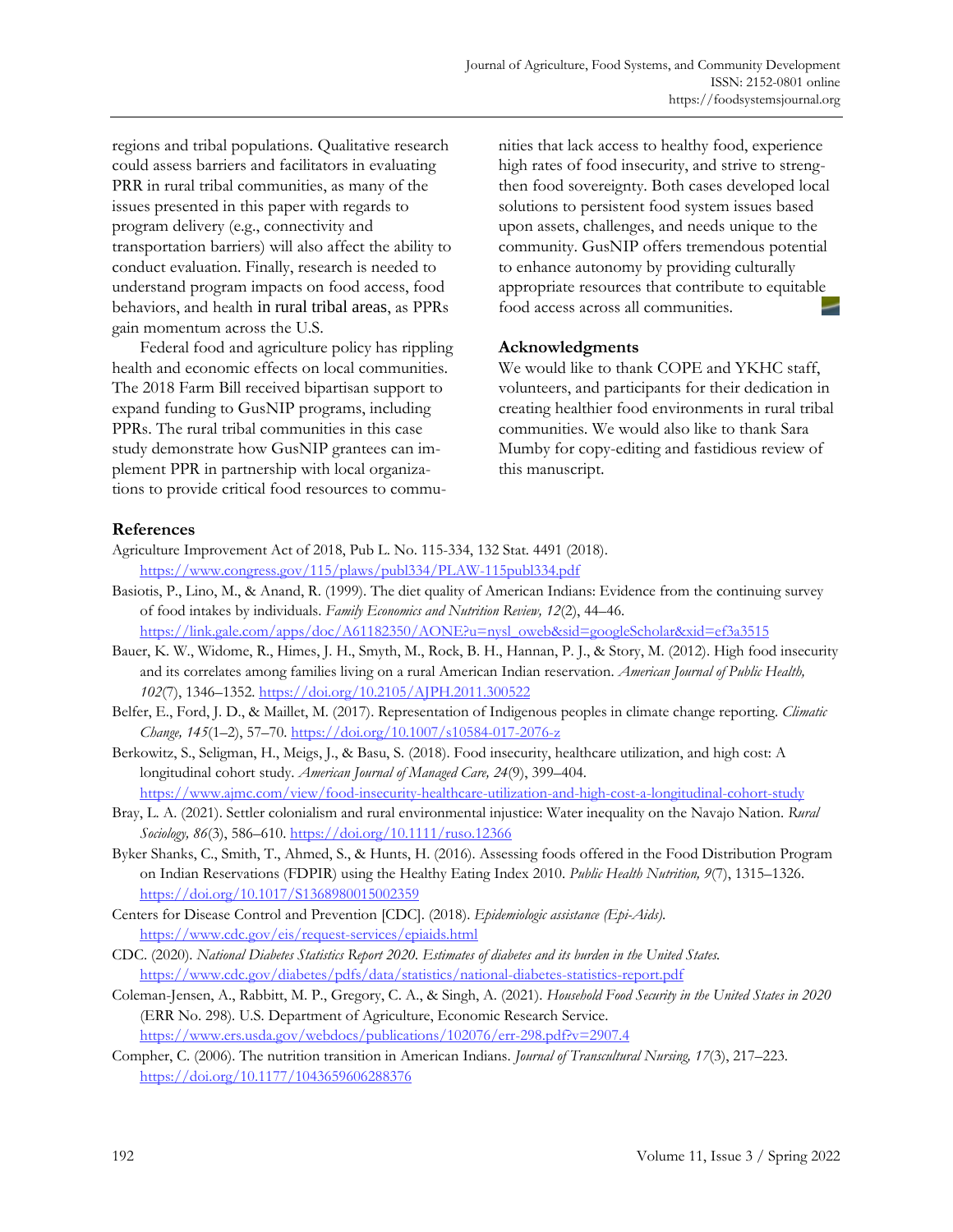- Crowe, S., Cresswell, K., Robertson, A., Huby, G., Avery, A., & Sheikh, A. (2011). The case study approach. *BMC Medical Research Methodology, 11*, Art. 100.<https://doi.org/10.1186/1471-2288-11-100>
- Dabelea, D., DeGroat, J., Sorrelman, C., Glass, M., Percy, C. A., Avery, C., Hu, D., D'Agostino, R. B., Beyer, J., Imperatore, G., Testaverde, L., Klingensmith, G., & Hamman, R. F. (2009). Diabetes in Navajo youth: Prevalence, incidence, and clinical characteristics: The SEARCH for Diabetes in Youth Study. *Diabetes Care, 32*(Suppl 2), S141– S147[. https://doi.org/10.2337/dc09-S206](https://doi.org/10.2337/dc09-S206)

Diné Policy Institute. (2014). *Diné food sovereignty: A report on the Navajo Nation food system and the case to rebuild a self-sufficient food system for the Diné People.*

<https://www.dinecollege.edu/wp-content/uploads/2018/04/dpi-food-sovereignty-report.pdf>

- Eaton, D. (2015, Nov. 1). Rising temperatures kick-start sub-Arctic farming in Alaska. KYUK, Bethel AK. <https://www.kpbs.org/news/2015/11/01/rising-temperatures-kick-start-sub-arctic-farming>
- Economic Research Service, U.S. Department of Agriculture. (2021). *Food Access Research Atlas. About the Atlas: Overview*. <https://www.ers.usda.gov/data-products/food-access-research-atlas/about-the-atlas/>
- Eldridge, D., Jackson, R., Rajashekara, S., Piltch, E., Begay, M.–G., VanWassenhove, J., Jim, J., Abeita, J., Daye, Leroy, J., Williams, M., Castillo, M., Miller–Castillo, M., Begaye, S., Tully, V., & Shin, S. (2015). Understanding food insecurity in Navajo Nation through the community lens. In L. C. Ivers (Ed.), *Food insecurity and public health* (pp. 155–174). CRC Press.
- Espey, D. K., Jim, M. A., Cobb, N., Bartholomew, M., Becker, T., Haverkamp, D., & Plescia, M. (2014). Leading causes of death and all-cause mortality in American Indians and Alaska Natives. *American Journal of Public Health, 104*(Suppl. 3), S303–S311[. https://doi.org/10.2105/AJPH.2013.301798](https://doi.org/10.2105/AJPH.2013.301798)
- First Nations Development Institute. (2018). *Indian Country Food Price Index: Exploring variation in food pricing across Native communities—A working paper II*. [https://www.firstnations.org/publications/indian-country-food-price-index](https://www.firstnations.org/publications/indian-country-food-price-index-exploring-variation-in-food-pricing-across-native-communities-a-working-paper-ii/)[exploring-variation-in-food-pricing-across-native-communities-a-working-paper-ii/](https://www.firstnations.org/publications/indian-country-food-price-index-exploring-variation-in-food-pricing-across-native-communities-a-working-paper-ii/)
- Food Research & Action Center, & Ohri-Vachaspati, P. (2019). *Housefolds participating in SNAP by county, 2012-2016.* <https://frac.org/snap-county-map/tables/snap-county-tab-2016.html>
- Gittelsohn, J., Kim, E. M., He, S., & Pardilla, M. (2013). A food store–based environmental intervention is associated with reduced BMI and improved psychosocial factors and food-related behaviors on the Navajo Nation. *The Journal of Nutrition, 143*(9), 1494–1500.<https://doi.org/10.3945/jn.112.165266>
- Greenberg, J. A., Luick, B., Alfred, J. M., Barber, L. R., Jr., Bersamin, A., Coleman, P., Esquivel, M., Fleming, T., Guerrero, R. T. L., Hollyer, J., Johnson, E. L., Novotny, R., Remengesau, S. D., & Yamanaka, A. (2020). The affordability of a thrifty food plan-based market basket in the United States-affiliated Pacific Region. *Hawai'i Journal of Health & Social Welfare, 79*(7), 217–223. <https://www.ncbi.nlm.nih.gov/pmc/articles/PMC7350513/>
- Gregory, C. A., & Coleman-Jensen, A. (2017). *Food insecurity, chronic disease, and health among working-age adults* (ERR No. 235). U.S. Department of Agriculture, Economic Research Service. <https://www.ers.usda.gov/webdocs/publications/84467/err-235.pdf?v=2062.3>
- Grey, S., & Patel, R. (2015). Food sovereignty as decolonization: Some contributions from Indigenous movements to food system and development politics. *Agriculture and Human Values, 32*(3), 431–444. <https://doi.org/10.1007/s10460-014-9548-9>
- Gucciardi, E., Vahabi, M., Norris, N., Del Monte, J. P., & Farnum, C. (2014). The intersection between food insecurity and diabetes: A review. *Current Nutrition Reports, 3*(4), 324–332.<https://doi.org/10.1007/s13668-014-0104-4>
- Hatcher, S. M., Agnew-Brune, C., Anderson, M., Zambrano, L. D., Rose, C. E., Jim, M. A., Baugher, A., Liu, G. S., Patel, S. V., Evans, M. E., Pindyck, T., Dubray, C. L., Rainey, J. J., Chen, J., Sadowski, C., Winglee, K., Penman–Aguilar, A., Dixit, A., Claw, E., … & McCollum, J. (2020). COVID-19 Among American Indian and Alaska Native persons—23 States, January 31–July 3, 2020. *Morbidity and Mortality Weekly Report, 69*(34), 1166–1169. <https://www.ncbi.nlm.nih.gov/pmc/articles/PMC7451969/pdf/mm6934e1.pdf>
- Hawk, C. E., Hipp, J., & Pipestem, W. (2015). *Feeding ourselves: Food access, health disparities, and the pathways to healthy Native American communities*. Echo Hawk Consulting. [https://nativephilanthropy.candid.org/reports/feeding-ourselves](https://nativephilanthropy.candid.org/reports/feeding-ourselves-food-access-health-disparities-and-the-pathways-to-healthy-native-american-communities/)[food-access-health-disparities-and-the-pathways-to-healthy-native-american-communities/](https://nativephilanthropy.candid.org/reports/feeding-ourselves-food-access-health-disparities-and-the-pathways-to-healthy-native-american-communities/)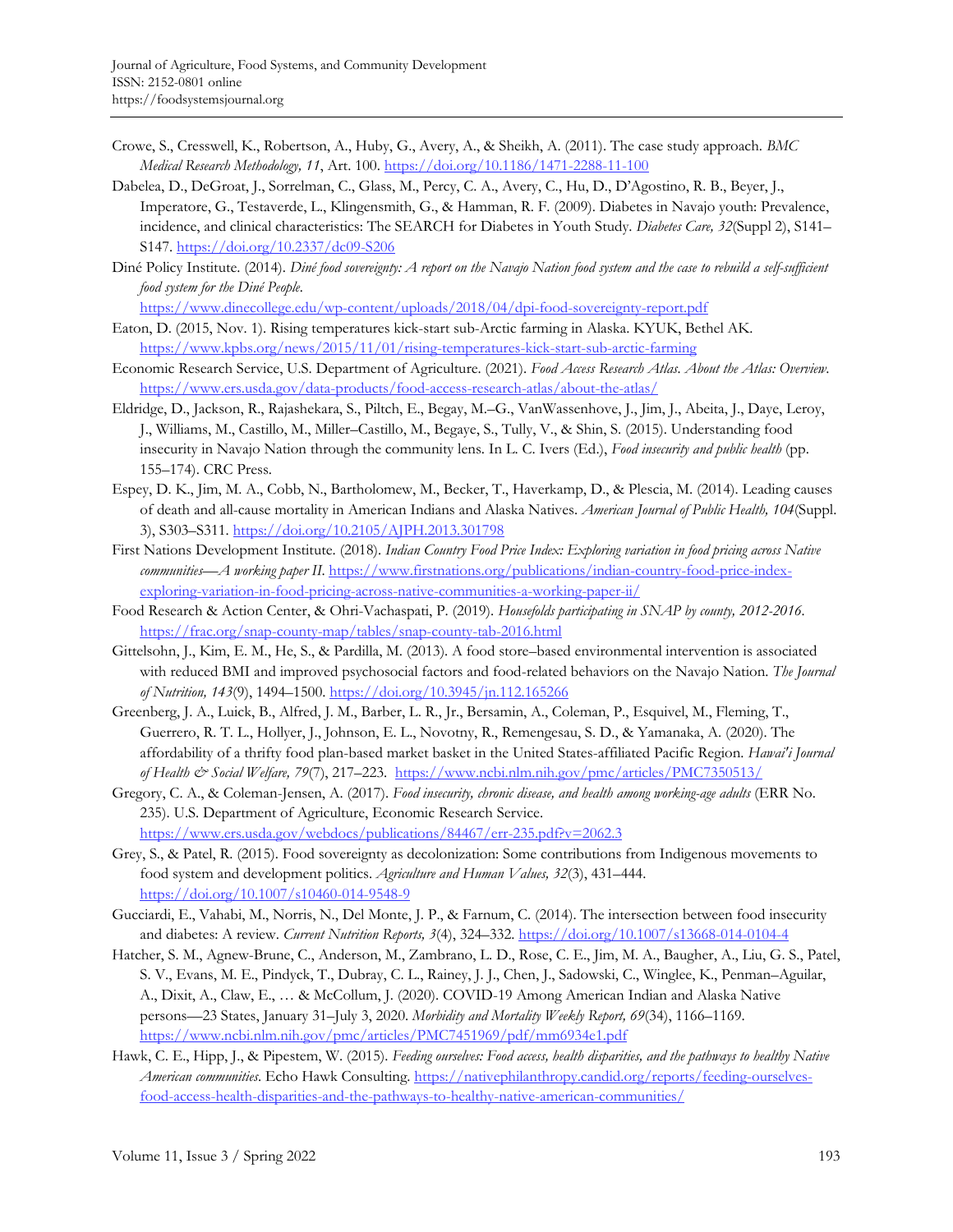- Healthy Diné Nation Act of 2014, No. CN-54-14. (2014). *Resolution of the Navajo Nation Council, 22nd Navajo Nation Council—Fourth year, 2014.* [https://www.tax.navajo-nsn.gov/Navajo%20Taxes/CN-54-14\\_JunkFoodTax.pdf](https://www.tax.navajo-nsn.gov/Navajo%20Taxes/CN-54-14_JunkFoodTax.pdf)
- Hutchinson, R. N., & Shin, S. (2014). Systematic review of health disparities for cardiovascular diseases and associated factors among American Indian and Alaska Native populations. *PloS One, 9*(1), e80973. <https://doi.org/10.1371/journal.pone.0080973>
- Indian Health Service. (2020). *Resource and Patient Management System (RPMS)*. U.S. Department of Health & Human Services. <https://www.ihs.gov/rpms/>
- Jernigan, V. B. B., Huyser, K. R., Valdes, J., & Simonds, V. W. (2017). Food insecurity among American Indians and Alaska Natives: A national profile using the Current Population Survey-Food Security Supplement. *Journal of Hunger & Environmental Nutrition, 12*(1), 1–10[. https://doi.org/10.1080/19320248.2016.1227750](https://doi.org/10.1080/19320248.2016.1227750)
- Jernigan, V. B. B., Wetherill, M. S., Hearod, J., Jacob, T., Salvatore, A. L., Cannady, T., Grammar, M., Standridge, J., Fox, J., Spiegel, J., Wiley, A., Noonan, C., & Buchwald, D. (2017). Food insecurity and chronic diseases among American Indians in rural Oklahoma: The THRIVE Study. *American Journal of Public Health, 107*(3), 441–446. <https://doi.org/10.2105/ajph.2016.303605>
- Jones, L. J., VanWassenhove-Paetzold, J., Thomas, K., Bancroft, C., Ziatyk, E. Q., Kim, L. S.-H., Shirley, A., Warren, A. C., Hamilton, L., George, C. V., Begay, M.-G., Wilmot, T., Tsosie, M., Ellis, E., Selig, S. M., & Shin, S. S. (2020). Impact of a fruit and vegetable prescription program on health outcomes and behaviors in young Navajo children. *Current Developments in Nutrition, 4*(8), nzaa109.<https://doi.org/10.1093/cdn/nzaa109>
- Kaufman, P., Dicken, C., & Williams, R. (2014). *Measuring access to healthful, affordable food in American Indian and Alaska Native tribal areas*. (EIB No. 131). U.S. Department of Agriculture, Economic Research Service. [https://www.ers.usda.gov/webdocs/publications/43905/49690\\_eib131\\_errata.pdf](https://www.ers.usda.gov/webdocs/publications/43905/49690_eib131_errata.pdf)
- Kloosterman, S. (2019, May 22). Alaska growers featured on History channel. *Fruit Growers News*. <https://fruitgrowersnews.com/article/alaska-growers-featured-on-history-channel/>
- Kumar, G., Oniatsa, J.-M., Piltch, E., Onufrak, S., McNeil, C., Adams, L., Williams, N., Blanck, H. M., & Curley, L. (2016). Healthful nutrition of foods in Navajo Nation stores: Availability and pricing. *American Journal of Health Promotion, 30*(7), 501–510.<https://doi.org/10.4278/ajhp.140821-QUAN-422>
- MacKenzie, O. W., George, C. V., Pérez-Escamilla, R., Lasky-Fink, J., Piltch, E. M., Sandman, S. M., Clark, C., Avalos, Q. J., Carroll, D. S., Wilmot, T. M., & Shin, S. S. (2019). Healthy stores initiative associated with produce purchasing on Navajo Nation. *Current Developments in Nutrition, 3*(12), nzz125[. https://doi.org/10.1093/cdn/nzz125](https://doi.org/10.1093/cdn/nzz125)
- Morales, M. E., & Berkowitz, S. A. (2016). The relationship between food insecurity, dietary patterns, and obesity. *Current Nutrition Reports, 5*(1), 54–60.<https://doi.org/10.1007/s13668-016-0153-y>
- Mucioki, M., Sowerwine, J., & Sarna-Wojcicki, D. (2018). Thinking inside and outside the box: Local and national considerations of the Food Distribution Program on Indian Reservations (FDPIR). *Journal of Rural Studies, 57*, 88–98.<https://doi.org/10.1016/j.jrurstud.2017.11.002>
- Mullany, B., Neault, N., Tsingine, D., Powers, J., Lovato, V., Clitso, L., Massey, S., Taigo, A., Speakman, K., & Barlow, A. (2013). Food insecurity and household eating patterns among vulnerable American-Indian families: Associations with caregiver and food consumption characteristics. *Public Health Nutrition, 16*(4), 752–760. <https://doi.org/10.1017/s136898001200300x>
- Nania, J., Cozzetto, K., Gillett, N., Druen, S., Tapp, A. M., Eitner, M., & Baldwin, B. (2014). *Considerations for climate change and variability adaptation on the Navajo Nation*. Getches-Wilkinson Center for Natural Resources, Energy, and the Environment, University of Colorado Law School. [https://scholar.law.colorado.edu/books\\_reports\\_studies/3/](https://scholar.law.colorado.edu/books_reports_studies/3/)
- National Congress of American Indians. (n.d.). *Tribal Food Sovereignty Advancement Initiative*. Retrieved from <https://www.ncai.org/initiatives/partnerships-initiatives/food-sovereignty>
- Navajo Division of Health, & Navajo Epidemiology Center. (2013). *Navajo population profile 2010 U. S. Census*. <http://www.nec.navajo-nsn.gov/Portals/0/Reports/NN2010PopulationProfile.pdf>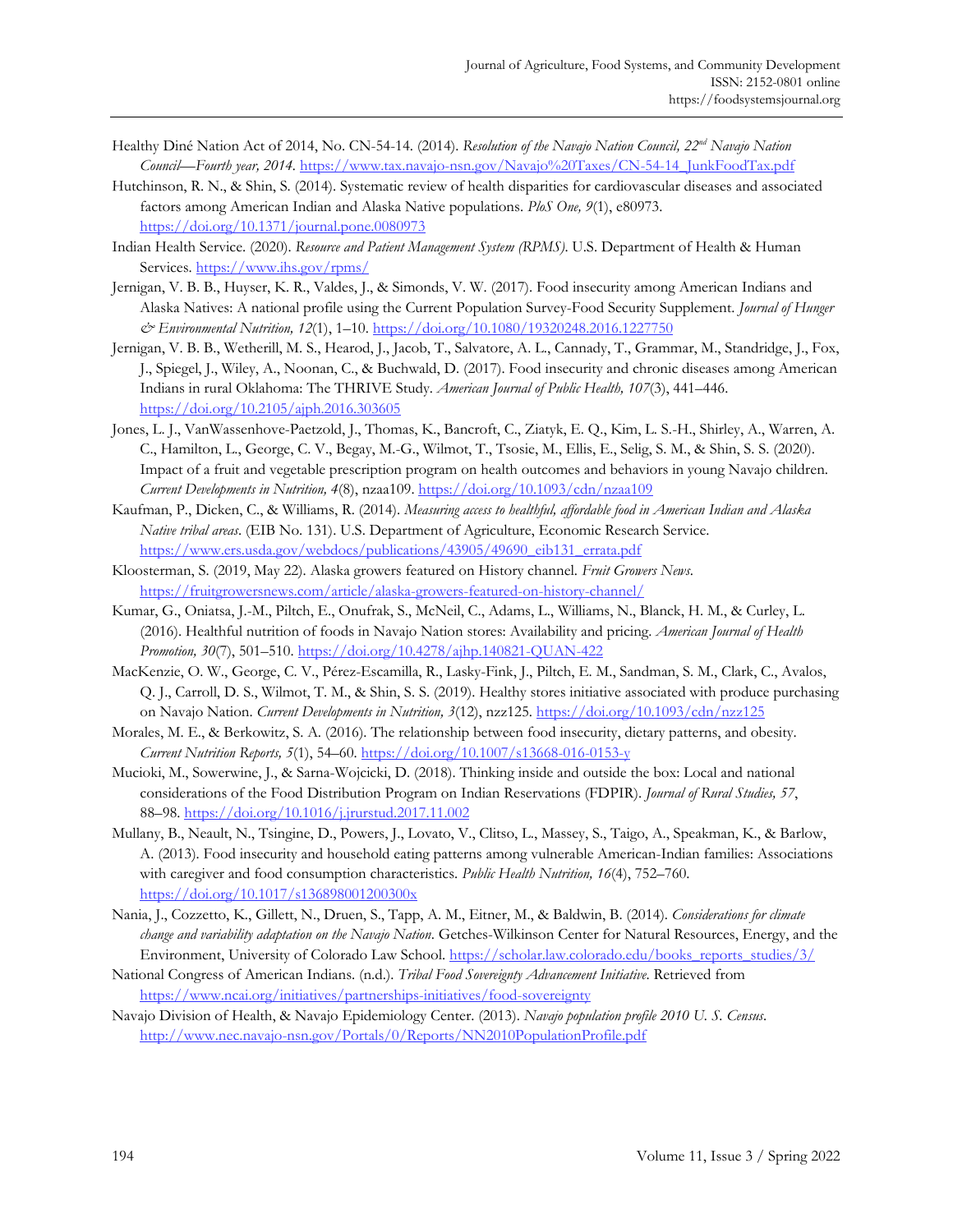- Pardilla, M., Prasad, D., Suratkar, S., & Gittelsohn, J. (2014). High levels of household food insecurity on the Navajo Nation. *Public Health Nutrition, 17*(1), 58–65[. https://doi.org/10.1017/S1368980012005630](https://doi.org/10.1017/S1368980012005630)
- Rajashekara, S. (2014). *A qualitative assessment of healthy food access in Navajo Nation* (Masters thesis, Harvard Medical School). Digital Access to Scholarship at Harvard. [https://dash.harvard.edu/bitstream/handle/1/13041351/RAJASHEKARA-](https://dash.harvard.edu/bitstream/handle/1/13041351/RAJASHEKARA-MASTEROFMEDICALSCIENCESTHESIS-2014.pdf?sequence=1)[MASTEROFMEDICALSCIENCESTHESIS-2014.pdf?sequence=1](https://dash.harvard.edu/bitstream/handle/1/13041351/RAJASHEKARA-MASTEROFMEDICALSCIENCESTHESIS-2014.pdf?sequence=1)
- Ridberg, R. A., Bell, J. F., Merritt, K. E., Harris, D. M., Young, H. M., & Tancredi, D. J. (2019). Effect of a fruit and vegetable prescription program on children's fruit and vegetable consumption. *Preventing Chronic Disease, 16*, E73. <https://doi.org/10.5888/pcd16.180555>
- Schanzenbach, D. W., & Pitts, A. (2020). *Estimates of food insecurity during the COVID-19 crisis: Results from the COVID Impact Survey, Week 1 (April 20–26, 2020)*.

[https://www.ipr.northwestern.edu/documents/reports/food-insecurity-covid\\_week1\\_report-13-may-2020.pdf](https://www.ipr.northwestern.edu/documents/reports/food-insecurity-covid_week1_report-13-may-2020.pdf)

- Sequist, T. D. (2020, July 6). The disproportionate impact of Covid-19 on communities of color. *NEJM Catalyst: Innovations in Care Delivery*[. https://catalyst.nejm.org/doi/full/10.1056/CAT.20.0370](https://catalyst.nejm.org/doi/full/10.1056/CAT.20.0370)
- Shallenberger, K. (2020, February 19). Ice road plowed to Sleetmute. KYUK Public Media for Alaska's Yukon-Kuskokwim Delta.<https://www.kyuk.org/post/ice-road-plowed-sleetmute>
- Sundberg, M. A., Warren, A. C., VanWassenhove-Paetzold, J., George, C., Carroll, D. S., Becenti, L. J., Martinez, A., Jones, B., Bachman-Carter, K., Begay, M. –G., Wilmot, T., Sandoval–Soland, H., MacKenzie, O., Hamilton. L., Tsosie, M., Bradburn, C. K., Ellis, E., Malone, J., Pon, J. . . . Shin, S. S. (2020). Implementation of the Navajo fruit and vegetable prescription programme to improve access to healthy foods in a rural food desert. *Public Health Nutrition, 23*(12), 2199–2210[. https://doi.org/10.1017/s1368980019005068](https://doi.org/10.1017/s1368980019005068)
- Swartz, H. (2018). Produce Rx programs for diet-based chronic disease prevention. *AMA Journal of Ethics, 20*(10), E960– E973.<https://doi.org/10.1001/amajethics.2018.960>
- Treinen, L. (2020, April 5). Ravn to end all service, layoff all staff and file for bankruptcy. Alaska Public Media. <https://www.alaskapublic.org/2020/04/05/ravn-to-end-all-service-and-layoff-all-staff/>
- U.S. Census Bureau. (2019). *2012-2016 ACS* [American Community Survey] *5-year estimates*. [https://www.census.gov/programs-surveys/acs/technical-documentation/table-and-geography-changes/2016/5](https://www.census.gov/programs-surveys/acs/technical-documentation/table-and-geography-changes/2016/5-year.html) [year.html](https://www.census.gov/programs-surveys/acs/technical-documentation/table-and-geography-changes/2016/5-year.html)
- U.S. Census Bureau. (2021, July 1). *QuickFacts: Yukon-Koyukuk Census Area, Alaska; Bethel Census Area, Alaska; Kusilvak Census Area, Alaska.*

[https://www.census.gov/quickfacts/fact/table/yukonkoyukukcensusareaalaska,bethelcensusareaalaska,kusilvakcens](https://www.census.gov/quickfacts/fact/table/yukonkoyukukcensusareaalaska,bethelcensusareaalaska,kusilvakcensusareaalaska/PST045219) [usareaalaska/PST045219](https://www.census.gov/quickfacts/fact/table/yukonkoyukukcensusareaalaska,bethelcensusareaalaska,kusilvakcensusareaalaska/PST045219)

U.S. Department of Agriculture [USDA]. (2019). *The Gus Schumacher Nutrition Incentive Program: 2019 Request for Applications (RFA).*

<https://nifa.usda.gov/sites/default/files/rfa/fy-2019-gus-schumacher-incentive-program-rfa-revised-20190509.pdf> USDA. (2021). *Food Access Research Atlas*.

<https://www.ers.usda.gov/data-products/food-access-research-atlas/go-to-the-atlas/>

- U.S. Fish & Wildlife Service. (2021). *Yukon Delta National Wildlife Refuge*. <https://www.fws.gov/refuge/yukon-delta>
- Walch, A., Loring, P., Johnson, R., Tholl, M., & Bersamin, A. (2018). A scoping review of traditional food security in Alaska. *International Journal of Circumpolar Health, 77*(1), 1419678[. https://doi.org/10.1080/22423982.2017.1419678](https://doi.org/10.1080/22423982.2017.1419678)
- Wholesome Wave. (n.d.). *Wholesome Wave*. <https://www.wholesomewave.org/>
- Wilson, N. J., Montoya, T., Arseneault, R., & Curley, A. (2021). Governing water insecurity: Navigating Indigenous water rights and regulatory politics in settler colonial states. *Water International, 46*(6), 783–801. <https://doi.org/10.1080/02508060.2021.1928972>
- Yazzie, D., Tallis, K., Curley, C., Sanderson, P. R., Eddie, R., Behrens, T. K., Antone-Nez, R., Ashley, M., Benally, H. J., Begay, G. A., Jumbo-Ratila, S., & de Heer, H. D. (2020). The Navajo Nation Healthy Dine Nation Act: A two percent tax on foods of minimal-to-no nutritious value, 2015–2019. *Preventing Chronic Disease, 17*, E100. <https://doi.org/10.5888/pcd17.200038>